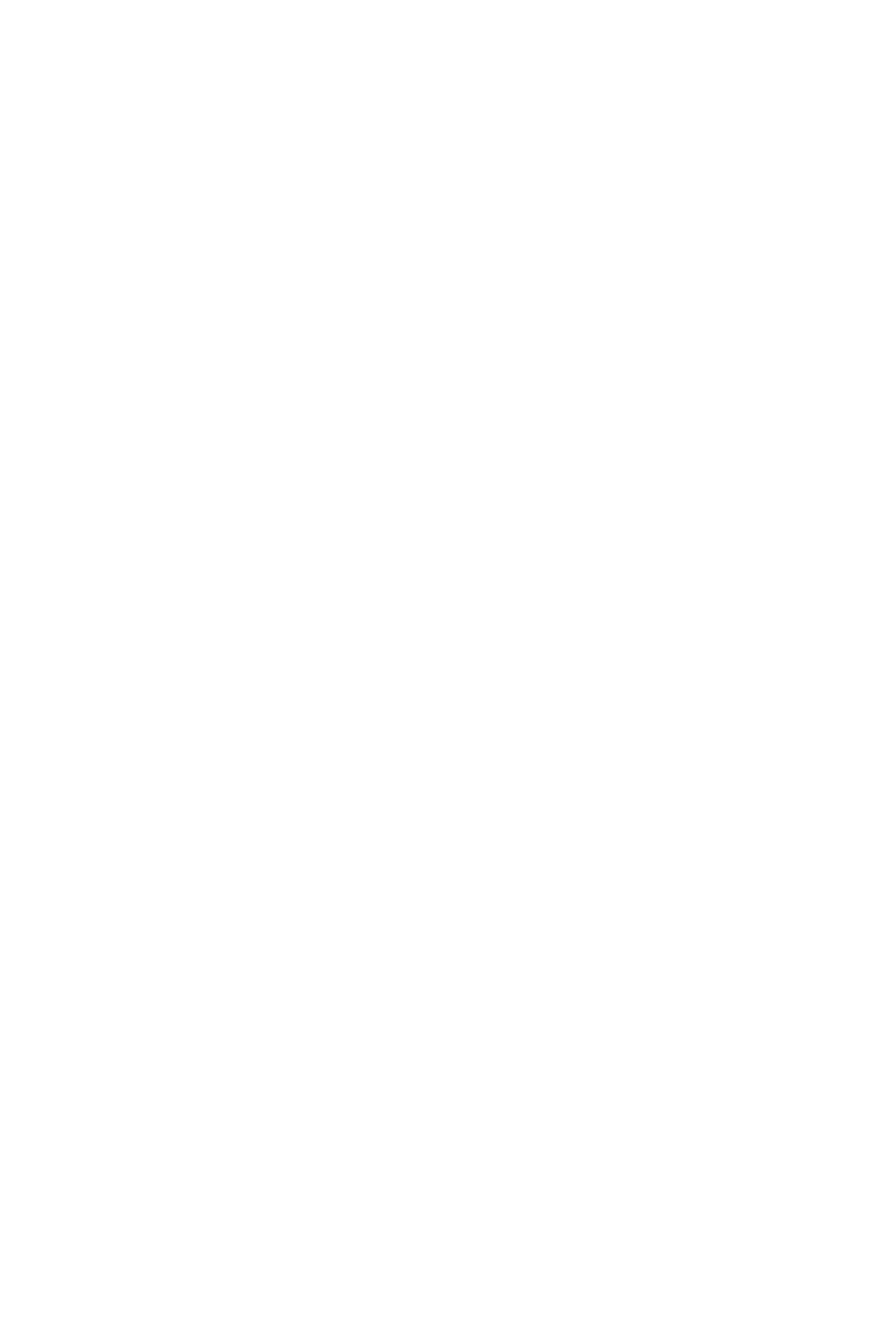## **LOCAL UNION ADDENDUM**

#### **BETWEEN**

## **TEAMSTERS LOCAL UNION NO. 688 ST. LOUIS, MISSOURI**

#### **AND**

## **UNITED PARCEL SERVICE**

## **FOR THE PERIOD AUGUST 1, 2013 through JULY 31, 2018**

## **TEAMSTERS LOCAL UNION NO. 688 EXECUTIVE BOARD**

Mike Goebel – Secretary-Treasurer Dave Lalumondier – President Roland Lewis – Vice President John Becker Jr. – Recording Secretary

> Steve Casey – Trustee Virginia Duckworth - Trustee Carl Williams – Trustee

#### BUSINESS REPRESENTATIVES ASSIGNED TO SERVICE THIS CONTRACT

**Chris Tongay – 314-513-5810 Doug Carlson – 314-513-5809 Ralph Ahart – 314-513-5808**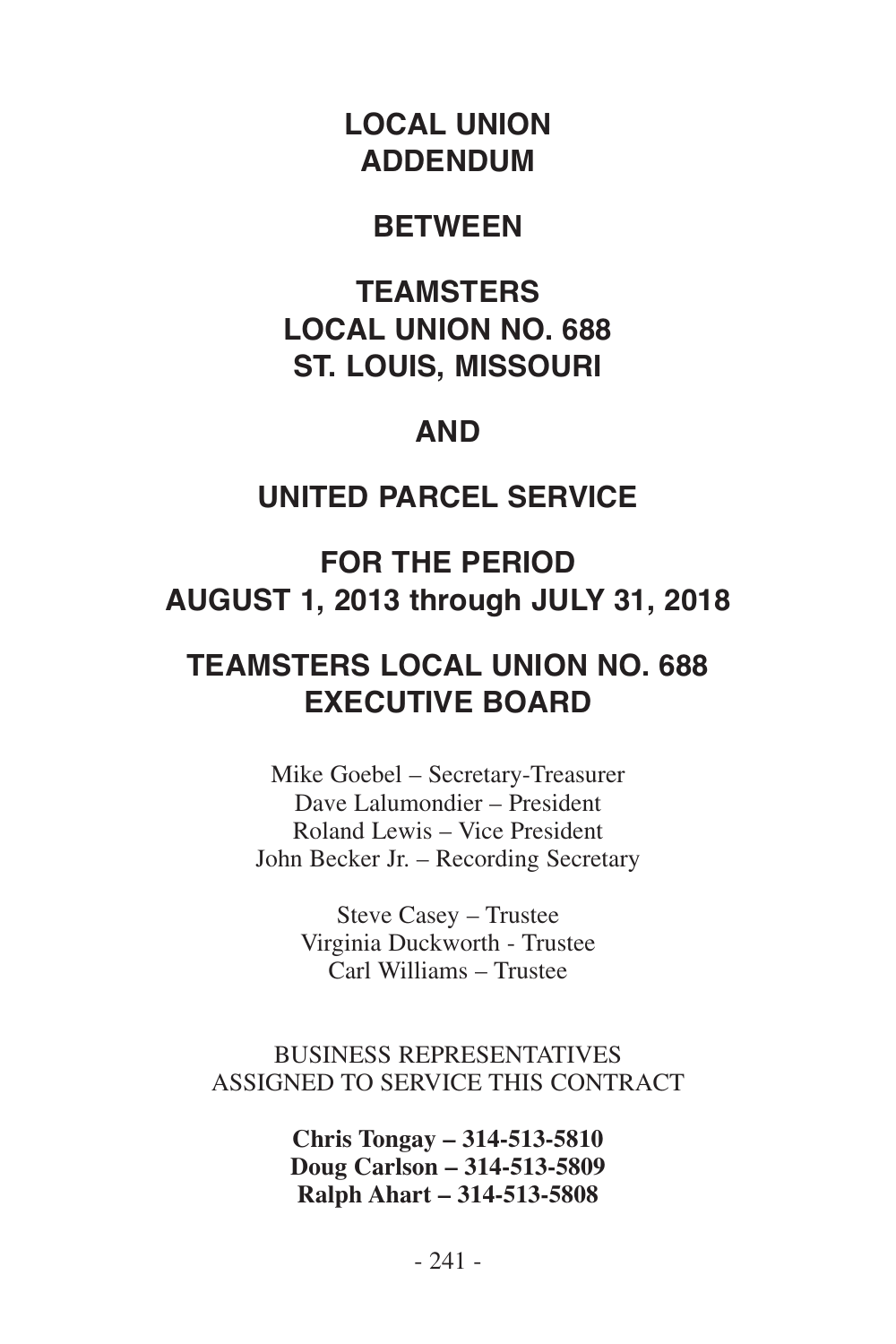#### **BE SURE TO GET A WITHDRAWAL CARD**

Any member of the Teamsters Union leaving the employ of UPS should request a withdrawal card. A withdrawal card allows a member to maintain his or her membership on an inactive basis.

If the member later gains employment with another Company whose employees are represented by the Teamsters, they need only submit their withdrawal cards to be reinstated as an active member without paying the initiation fee again.

#### **TO OBTAIN A WITHDRAWAL CARD**

1. Send your name, address, social security, and last day worked to:

#### TEAMSTERS LOCAL UNION NO. 688 4349 Woodson Rd. Suite 200 ST. LOUIS, MISSOURI 63134

2. This request should be submitted before the end of the month in which you last worked.

3. Withdrawal cards will be issued only to members in good standing (i.e., all dues, etc. fully paid). Those members who have not finished paying their initiation fee and all back dues will not be issued a withdrawal card until those fees and dues have been paid in full.

4. If you have any questions, contact your steward, or Teamsters Local Union No. 688 Business Office at 314-513-5800. The Business Office hours are Monday thru Friday from 7:30 A.M. to  $4:00 \text{ PM}$ .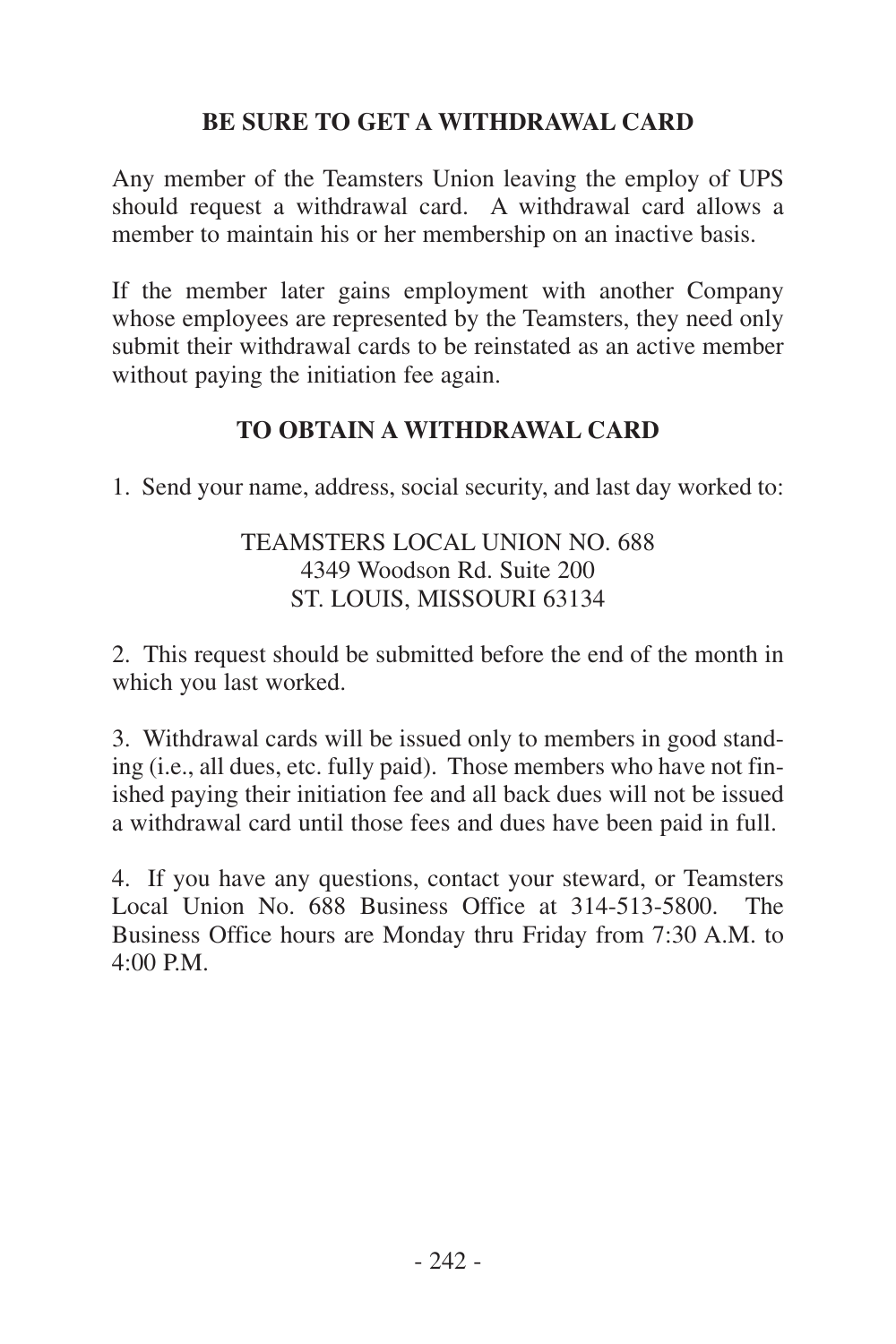# **TABLE OF CONTENTS**

#### **ARTICLE I SENIORITY**

| Section 10. Part-Time Employees Transferring To  |  |
|--------------------------------------------------|--|
|                                                  |  |
| Section 11. Part-Time Job Selection Procedure252 |  |
|                                                  |  |
|                                                  |  |
|                                                  |  |
|                                                  |  |
|                                                  |  |
|                                                  |  |
|                                                  |  |
|                                                  |  |
|                                                  |  |
|                                                  |  |
|                                                  |  |

#### **ARTICLE II HOURS OF WORK FULL-TIME**

|--|

#### **ARTICLE III MAINTENANCE OF STANDARDS**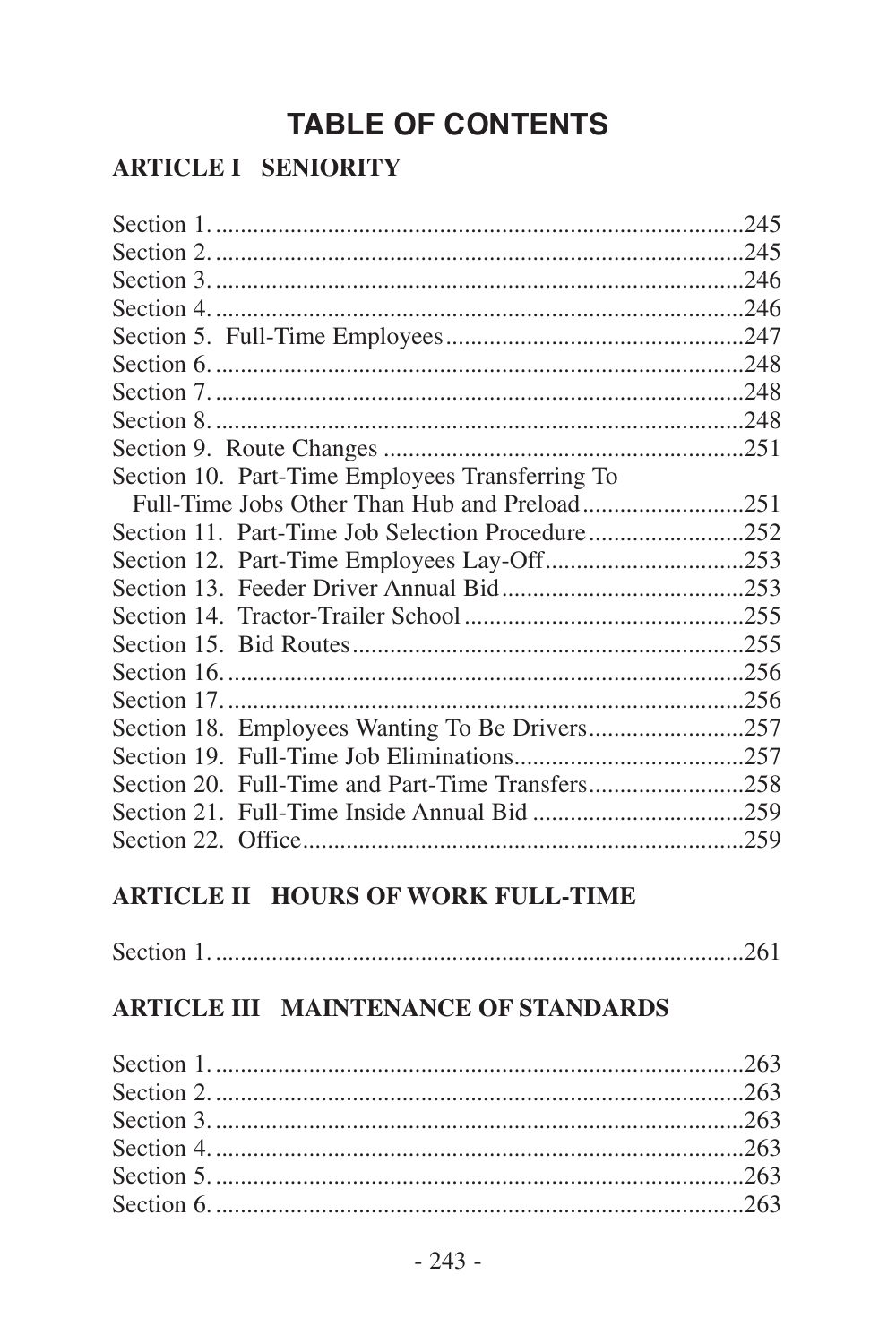| 263  |
|------|
|      |
| 264  |
|      |
|      |
| -265 |
|      |
|      |
| -266 |
| -267 |
|      |
|      |
|      |
|      |
|      |

#### **ARTICLE IV HEALTH WELFARE, PENSION AND MEDICARE**

#### ARTICLE V WAGES AND CLASSIFICATIONS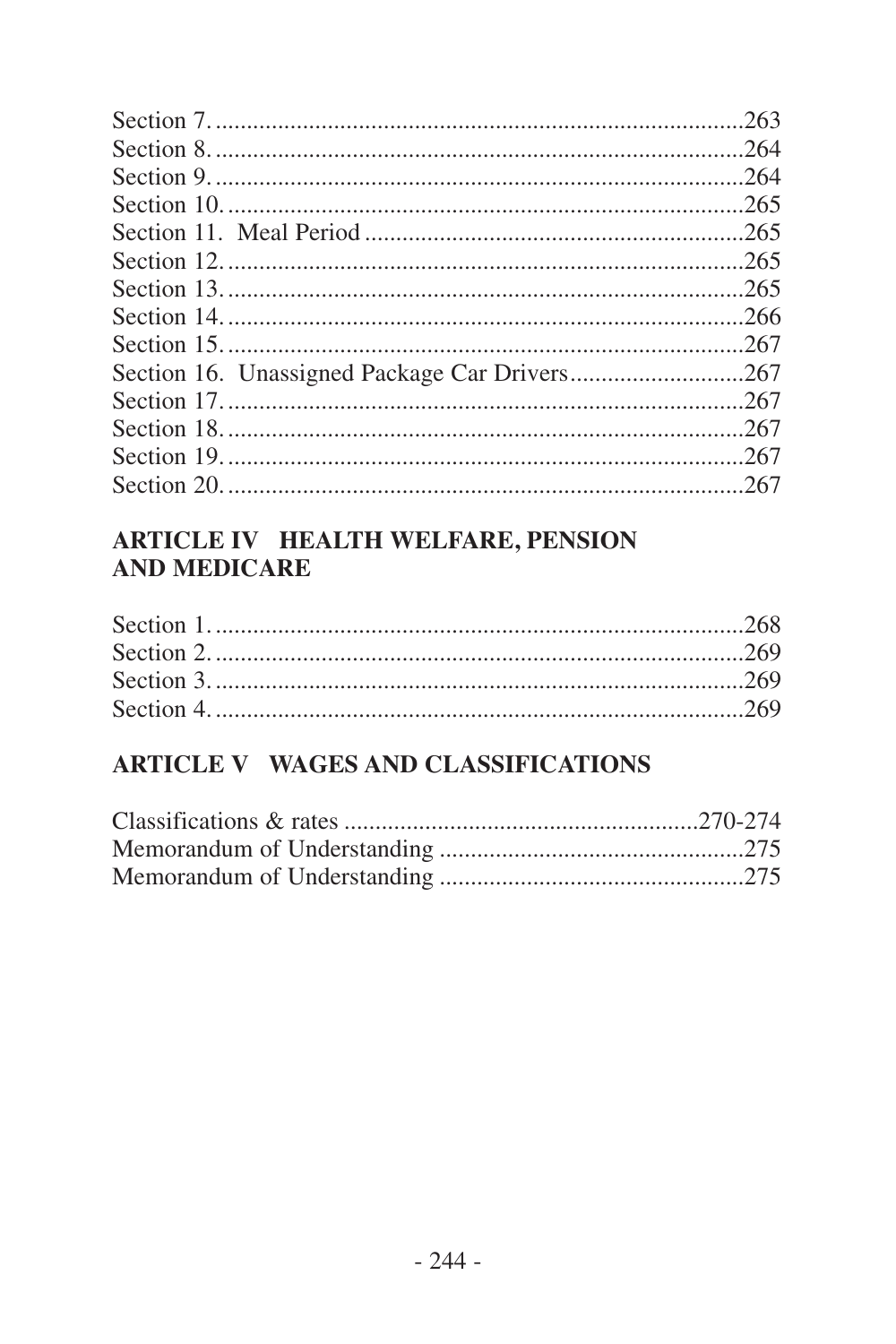# <span id="page-6-0"></span>**LOCAL UNION ADDENDUM**

## **BETWEEN**

## **TEAMSTERS LOCAL UNION NO. 688 ST. LOUIS, MISSOURI**

## **AND**

# **UNITED PARCEL SERVICE**

# **FOR THE PERIOD AUGUST 1, 2013 through JULY 31, 2018**

# **ARTICLE I SENIORITY**

The Sections of this Article supersede all Sections of Article 3 of the Central Region of Teamsters United Parcel Service Supplemental Agreement with the exception of the sections that are referred back.

#### **Section 1.**

Refer to Article 3, Section 1 of the Central Region of Teamsters United Parcel Service Supplemental Agreement.

#### **Section 2.**

An employee's seniority shall be based on his/her length of service with the Employer since his/her most recent date of hire.

Where more than one package center exists in a building, it will be considered one center for layoff and recall purposes.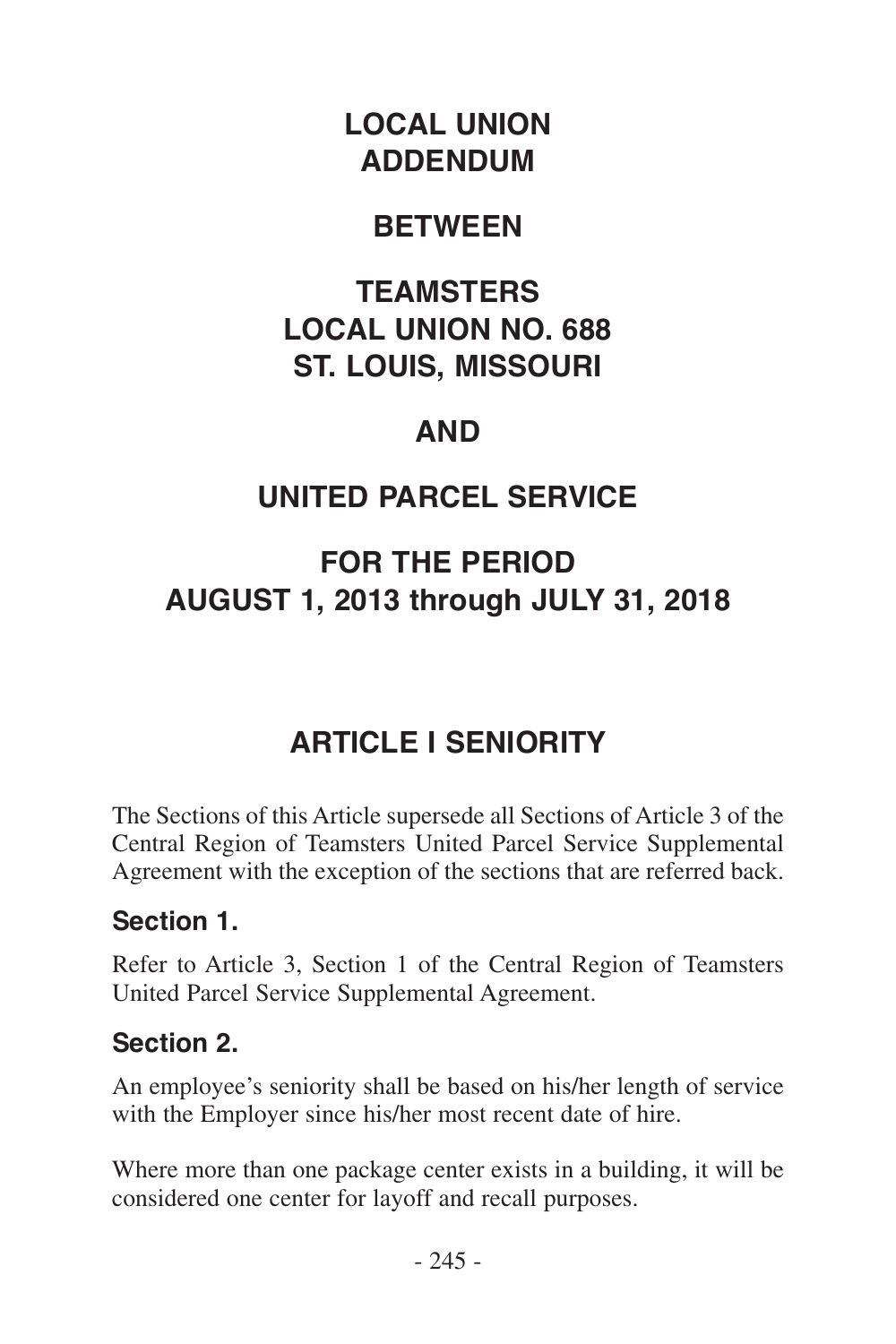## <span id="page-7-0"></span>**Section 3.**

The seniority of an employee shall be considered broken for the following reasons, and the employee shall be considered terminated:

(a) If the employee resigns voluntarily.

(b) If the employee is discharged and such discharge is not set aside through the grievance procedure.

(c) Layoff for a period of one year from last date of employment, failure to respond to notice of recall or unauthorized leave-ofabsence.

(d) If the employee fails to report to work for three (3) consecutive working days and does not properly notify the Company at the beginning of his/her starting time on the third  $(3<sup>rd</sup>)$  day.

### **Section 4.**

Refer to Article 3, Section 4 of the Central Region of Teamsters United Parcel Service Supplemental Agreement.

The following language is an addition to the above referenced language:

A list of employees dated according to seniority and classification by center or hub shall be posted on the center or hub bulletin board and a copy sent to the Union. In the event two or more employees have the same seniority date the following criteria will apply:

- 1. Part-time seniority date
- 2. First day worked
- 3. Application date
- 4. Coin toss

The Employer will supply the Union Office and the Chief Shop Steward, a list of all additions and/or deductions from the center or hub seniority list.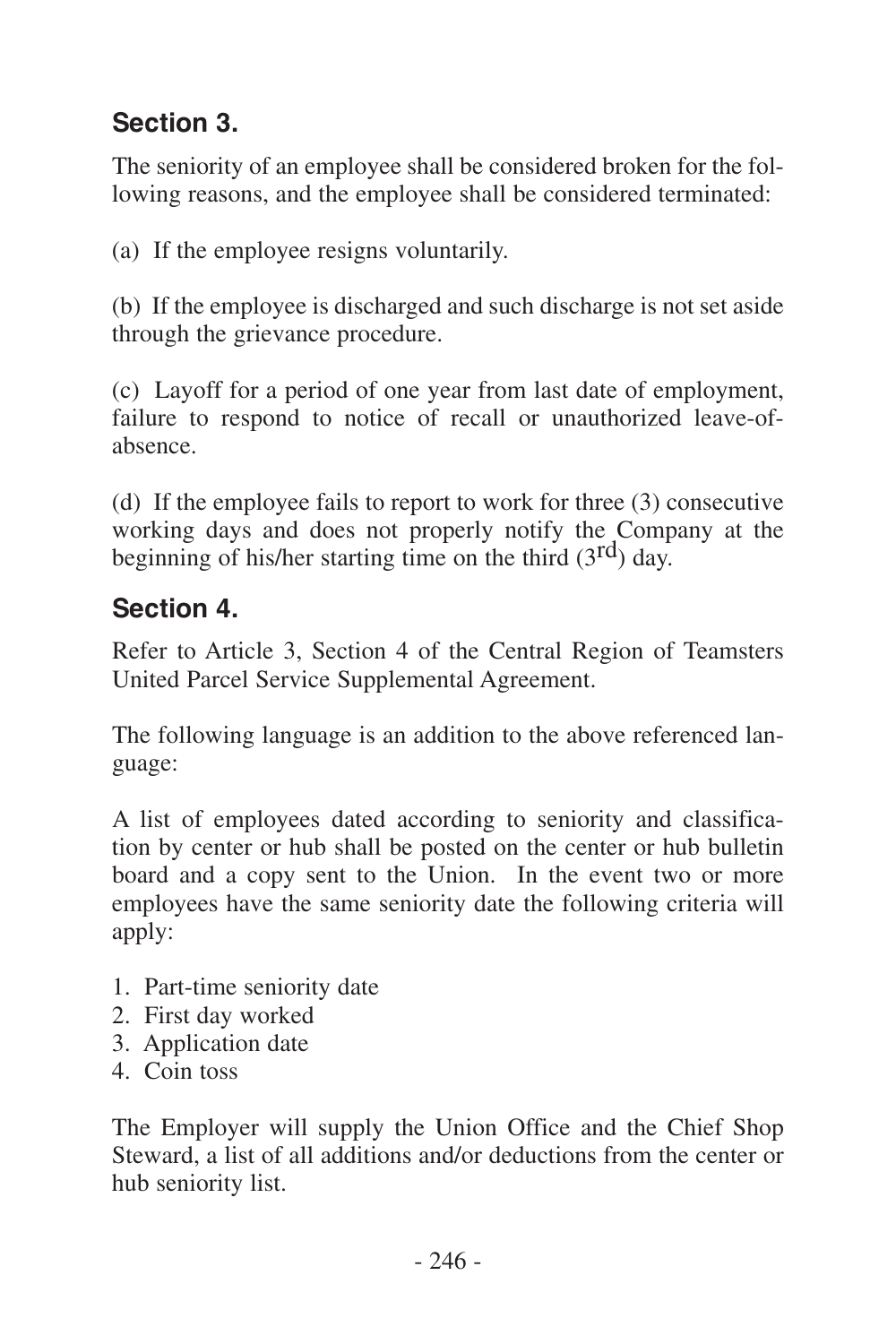## <span id="page-8-0"></span>**Section 5. Full-Time Employees**

(A) When it becomes necessary to lay off employees, the Employer will notify the Steward affected and the employees to be laid off at least forty-eight hours in advance of layoff whenever possible.

When it becomes necessary to reduce the full-time working force in a center or hub, the employee in that center or hub with the least seniority shall be laid off first. If an employee is laid off in excess of five (5) working days, he/she may exercise his/her seniority right by displacing the most junior person in any center in the local union area. After five (5) days the employee so displaced shall have the right to displace the most junior employee in the local union area. Such employees shall be permitted to return to their jobs in the original center or hub in seniority order as the work returns in the original center or hub. Employees who exercise their rights under this Section shall have their seniority dovetailed in the new center or hub.

Recalls and restoration of forces shall be in the reverse order of layoff.

In all cases of layoffs, reduction of forces, recalls and restoration of forces, an affected employee shall select his/her desired classification immediately in order to meet service commitments. Further, in all cases, an employee must be qualified to perform the duties of the job selected.

A laid off employee shall be given two (2) weeks' notice of recall if the employee is laid off two (2) weeks or more. The employee must notify the employer within three (3) days after receipt thereof, as to whether or not he/she intends to report for work at the designated time within two (2) weeks after receipt of notice.

Failure to give timely notice to the Employer or to report at the agreed upon time within the designated period will result in the loss of all seniority rights, and the employee will be considered terminated.

(B) In the event a Feeder Driver is notified of layoff or fails to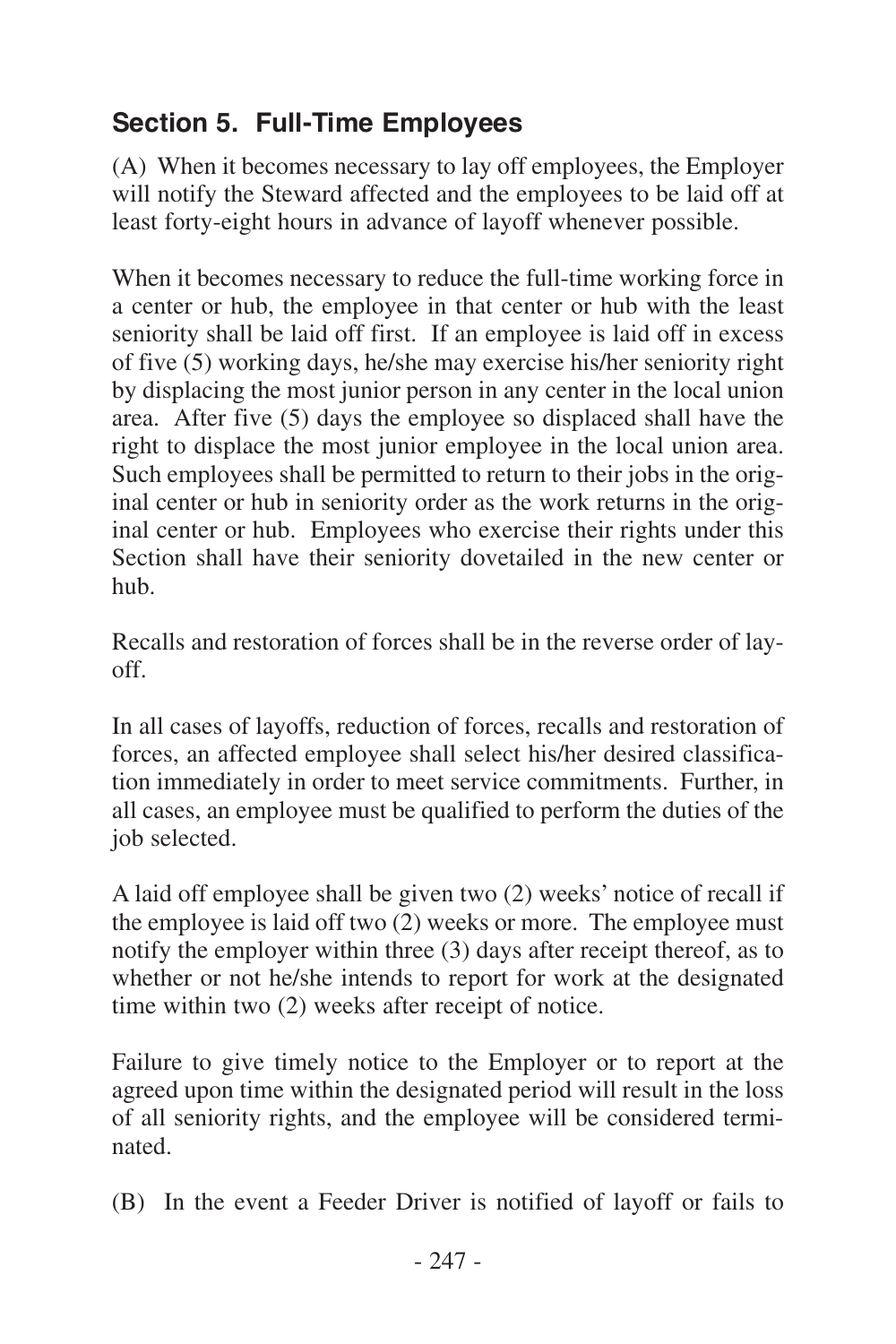<span id="page-9-0"></span>receive his/her forty (40) hour guarantee working in feeder classification, he/she shall be allowed upon notification to Feeder Manager or his/her designee, the right to exercise his/her seniority in the following manner on a weekly basis.

1. Bumps the least senior package car driver in building and work as assigned or,

2. Bumps two (2) part-time positions on sorts of choice (least senior part-timers) or,

3. Remains in feeder classification, forfeits forty (40) hour guarantee and be offered to work by seniority as it becomes available. A driver who receives forty (40) hours under this option in one (1) week must remain working under Option No. 3 for the following week until he/she fails to receive the offer of forty (40) hours of work in feeders.

A laid off Feeder Driver has the right to bid second  $(2<sup>nd</sup>)$  and third  $(3<sup>rd</sup>)$  move jobs in package car after completion of thirty (30) days working under Option (1).

#### **Section 6.**

Whenever a center or hub is opened, closed or partially closed, the employees affected will be entitled to follow their work and their seniority will be dovetailed in the new location.

Should the affected employee elect not to move to the new center or hub, employees in seniority order from the bottom of the list must follow the work, or accept a layoff. Those employees electing to remain in the original center or hub will be assigned the available work.

#### **Section 7.**

Refer to Article 3, Section 7 of the Central Region of Teamsters United Parcel Service Supplemental Agreement.

# **Section 8.**

(a) Full-time seniority employees with six (6) months or more sen-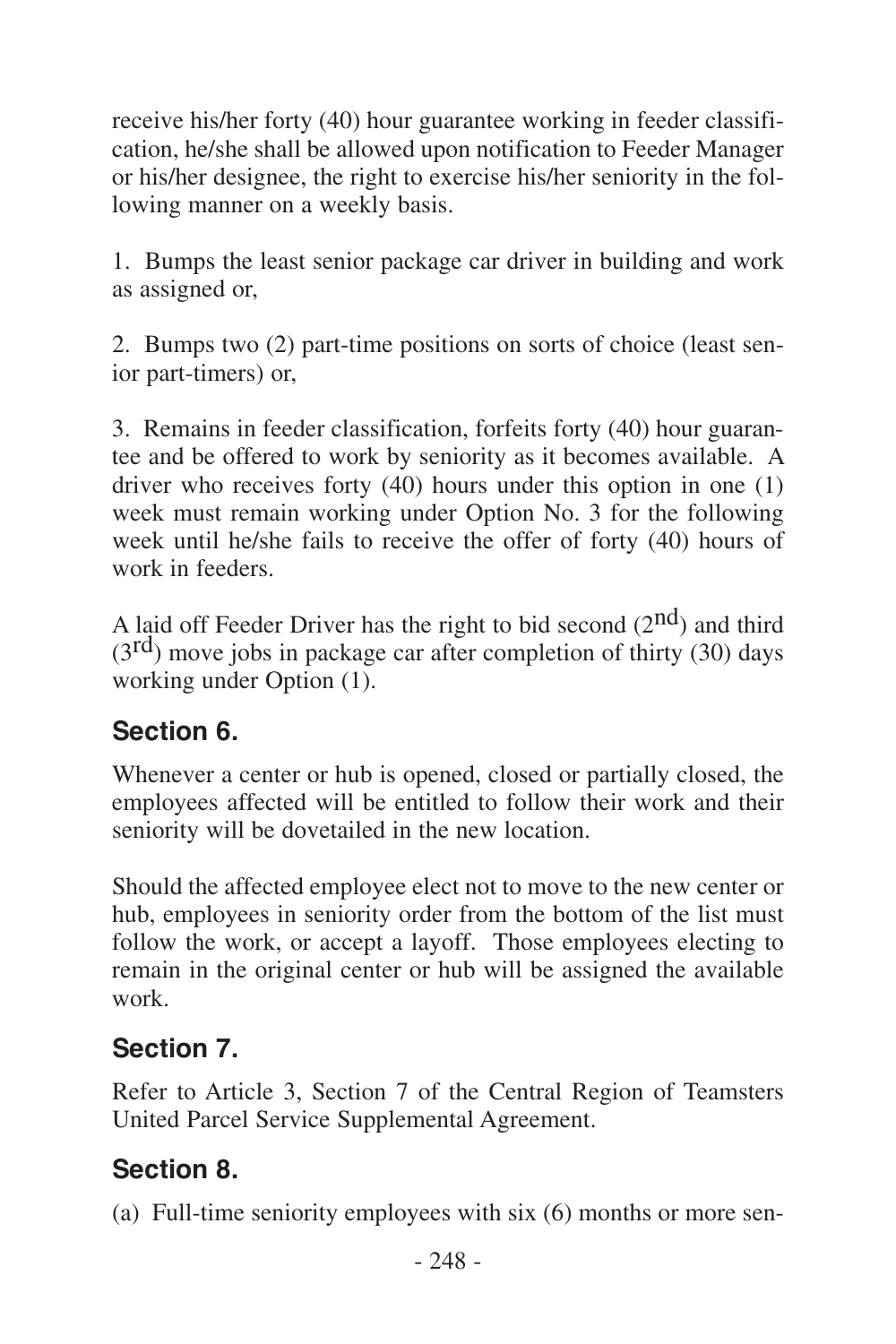iority shall have the right to bid on vacancies and new permanent jobs as provided in this Article.

(b) Employees with six (6) months'seniority shall have the right to bid a maximum of three (3) times during a contract year. Feeder drivers are not subject to the three (3) bid limitations within their classifications.

(c) New permanent jobs or Vacancies: New permanent jobs shall be posted in all centers within thirty (30) calendar days. Vacancies shall be posted for bid in all centers or hubs within five (5) working days and shall remain posted for three (3) working days. Any such new permanent job or vacancy shall be awarded to the senior qualified bidder.

(d) There shall be no bidding during the months of November and December. The parties agree that feeder runs established in August and September will be reviewed by September 30<sup>th</sup> each year by the Company and the Union. If it is determined by mutual agreement that a run is permanent or if it has been in existence for thirty (30) working days by September  $30<sup>th</sup>$ , the job will be bid within five (5) working days.

(e) Employees bidding into the tractor-trailer classification must be qualified by prior experience or having successfully completed the Company training program.

(f) When bid work is not available or when delivery areas or work areas are consolidated, discontinued or temporarily suspended, employees shall perform available work as assigned.

(g) Employees do not have the right to select any unit, load, sort, route, run, etc., except as provided in this Article.

(h) In the event that an employee's starting time is changed by more than one (1) hour either way, the affected employee shall have the right to remain on the job and accept the new starting time or within five (5) days of said change may exercise the procedure outlined in Section 1 of this Article. In the event that Section 19 of this Article is exercised the job shall be bid as provided in Section 8(k)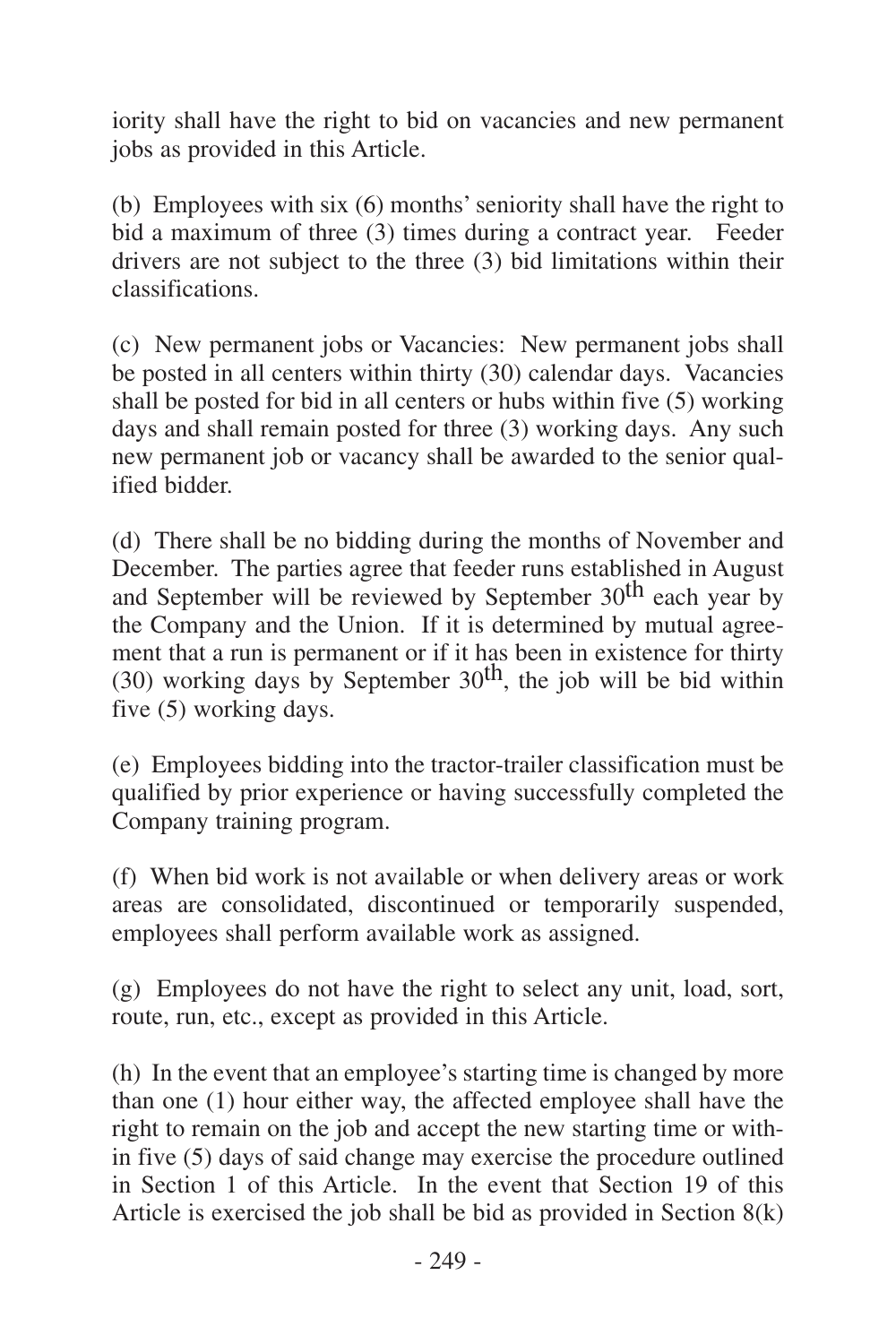below. Change of starting time of a hub or center or entire center or hub shall not be subject to bid.

(i) All job bids shall be filled within ten (10) working days after completion of bidding process, unless otherwise mutually agreed, in conjunction with the efficient operation of the employers business.

(j) When an employee bids from a Driving Classification to a Non-Driving Classification he/she shall not be privileged to bid again for a period of twelve (12) months.

(k) The open job created by the move of the successful bidder under (c) above shall then be posted in the particular center or hub from which the successful bidder came and shall be awarded to the senior qualified bidder in that center or hub.

In the event the successful bidder under (c) fails to move to the position bid, or bids job or route vacated, the original job will be awarded to the next highest bidder on the original bid. The Company will notify the Local Union of all completed area wide bids.

For the second move as outlined in the subsection, the Jefferson Street Building will be considered as one center, the Columbia building will be considered as one center, and each Earth City division will be considered as one center.

(l) The open job created by the move of the successful bidder under (k) above shall then be posted in the same center or hub and shall be awarded to the senior qualified bidder.

(m) The open job created by the move of the successful bidder under (L) or if no employee bids for any opening, the opening will be filled as provided for in Section 10 of this Article.

(n) Fourth  $(4<sup>th</sup>)$  move vacancies in the Tractor-Trailer Classification will be offered to the senior, qualified, unassigned driver without a bid in the Tractor-Trailer Classification.

(o) In order to provide for more favorable training for new employees, the Company shall designate certain areas in each center to be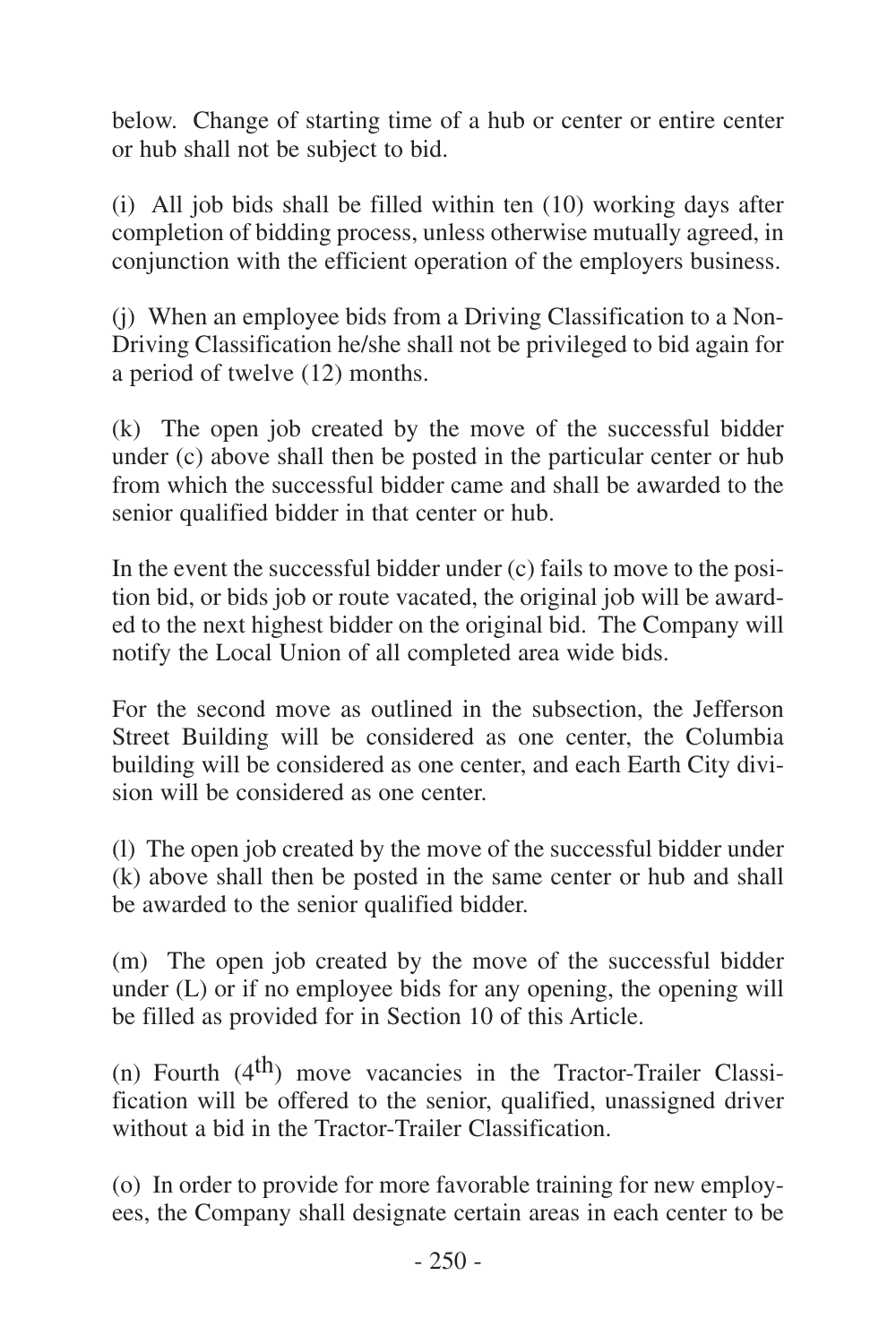<span id="page-12-0"></span>used as training areas. These training areas will be bid within each center. In Centers where more than one training route exists, these training routes shall be used on a rotating basis.

The following shall be the maximum number of training routes allowed in a center:

| $1 - 15$ Package Car Drivers | 1 Training Area  |
|------------------------------|------------------|
| 16 – 30 Package Car Drivers  | 2 Training Areas |
| 31 – 45 Package Car Drivers  | 3 Training Areas |
| 46 – 60 Package Car Drivers  | 4 Training Areas |

(p) None of the foregoing provisions shall be understood or interpreted as placing any restriction whatsoever on the Employer's unrestricted right to eliminate jobs or to make any changes it wishes in the size, content, scope, direction, coverage, starting time or schedule of any job or the equipment used thereon.

(q) In Package Car centers that utilize a driver sort and load, the Company shall offer the start times by seniority. The only exception will be when a driver replaces a driver on vacation; then that driver will have the start time of the vacation driver.

#### **Section 9. Route Changes**

Refer to Article 3, Section 9 of the Central Region of Teamsters United Parcel Service Supplemental Agreement

## **Section 10. Part-Time Employees Transferring To Full-Time Jobs Other Than Hub and Preload**

Refer to Article 3, Section 10 of the Central Region of Teamsters United Parcel Service Supplemental Agreement.

The following language is an addition to the above referenced language:

It is agreed that the part-time employees who are members of Teamsters Local Union No. 688 may work as full-time vacation replacements under the terms of Article 16 of the Central Region of Teamsters United Parcel Service Supplemental Agreement.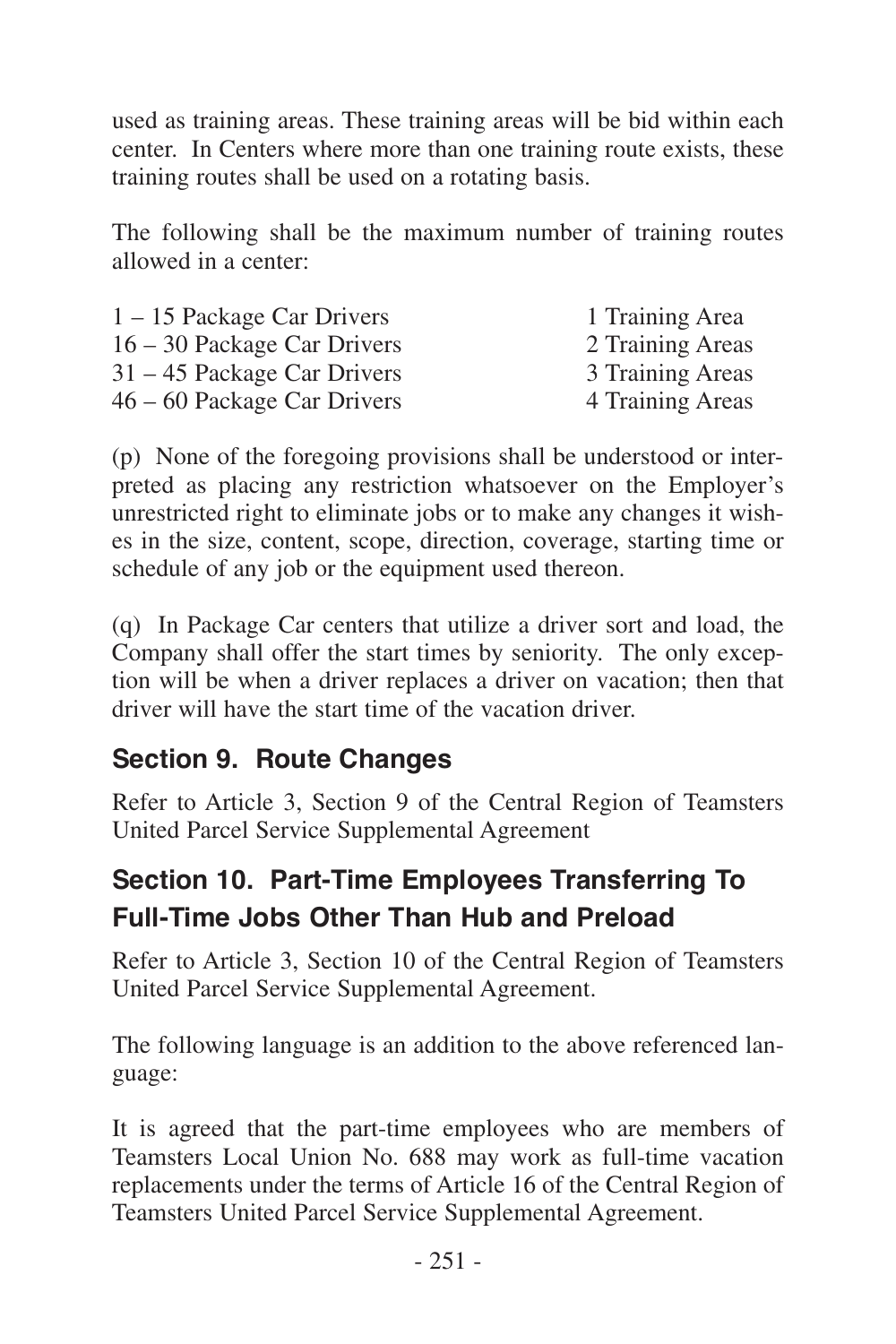<span id="page-13-0"></span>The company may allow seniority part-time Customer Counter Clerks at all Company locations the opportunity to be upgraded to full-time positions, provided they are assigned employees working within the classification and work area and have been trained, qualified and available. The positions are to be offered on a week to week basis. Part-time clerks will retain their hourly rate, but not less than seventy percent (70%) of the full-time rate. Meal periods and breaks will be taken on the same basis as regular full-time Counter Clerks. The forty (40) hour guarantee will apply to the regular five (5) day work period, but will not apply in reference to vacations or holiday pay. Part-time employees who are upgraded to full-time positions will only be guaranteed three (3) hours on the sixty  $(6<sup>th</sup>)$  day of work.

#### **Section 11. Part-Time Job Selection Procedure**

Refer to Article 3, Section 11 of the Central Region of Teamsters United Parcel Service Supplemental Agreement.

The following language is an addition to the above referenced language:

No more than 25% of the employees in each of the following classifications (preloader, or sorter) shall be privileged to move either by assignment or through the bidding procedure in each twelve (12) month period commencing April 1, of each year, except where such move is to a higher pay classification.

The procedures outlined above will apply along with the following language.

When a permanent, new part-time job or a permanent part-time vacancy becomes open in a center, it shall be awarded to the senior employee within the building who has indicated his/her preference by prebidding.

When a permanent, new part-time job or a permanent part-time vacancy becomes open in the St. Louis Metropolitan area or Columbia, it shall be awarded to the senior employee, within the Earth City, Jefferson Avenue, Columbia or Fenton buildings, who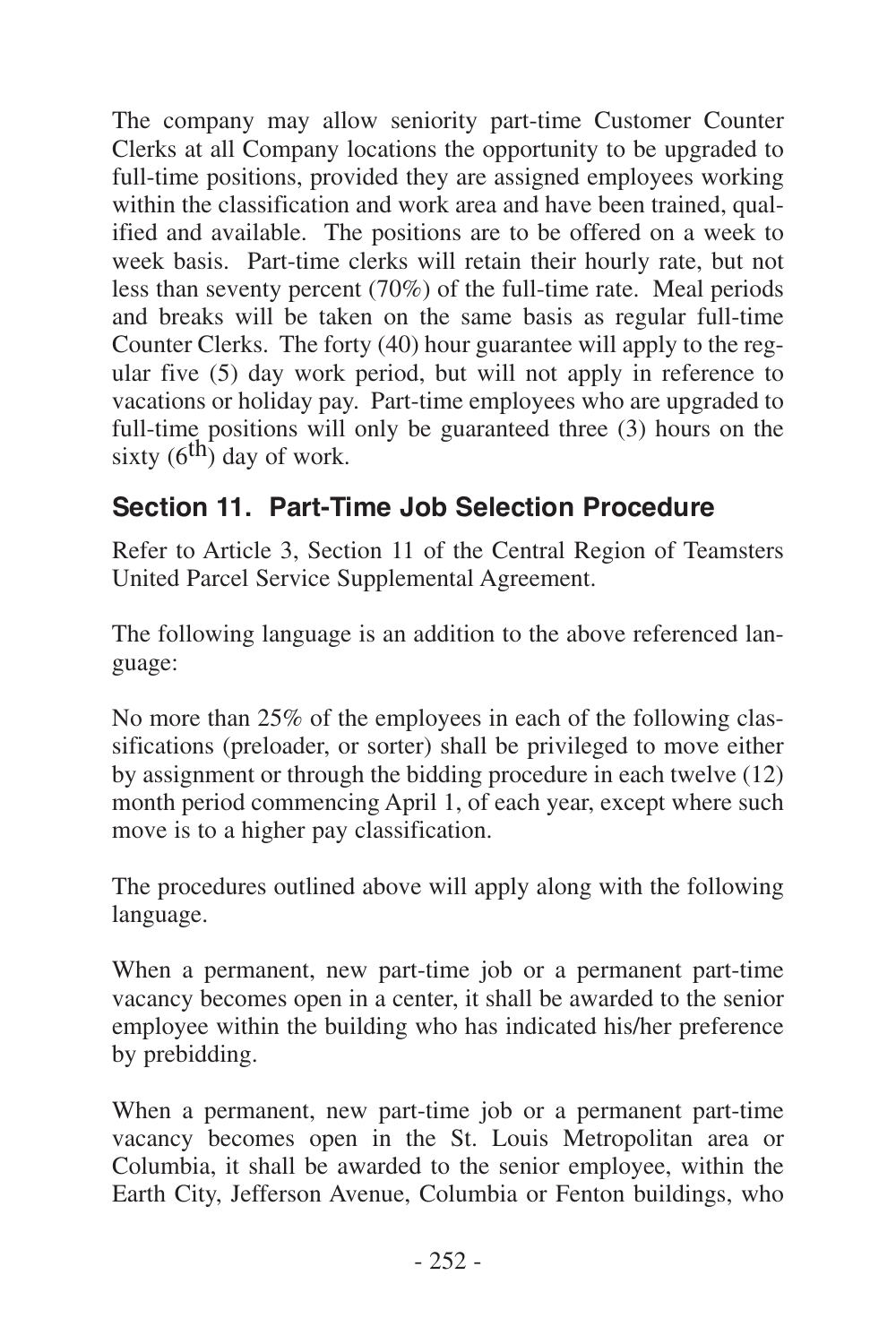<span id="page-14-0"></span>has indicated his/her preference by prebidding. Employees moving between buildings on such a prebid will remain in the new location for at least one (1) year. A list of all permanent jobs, shifts and employees will be posted in each center. Another list will be posted showing jobs and shifts which shall be the prebidding list. The employees must sign name, seniority date and date signing sheet.

No new job created by the Employer shall be considered permanent and subject to bidding as an opening until it has been in operation for at least thirty (30) calendar days.

Pending that and pending the operation of the bidding procedure above provided, management shall offer the posting(s) by seniority, to the unassigned employees to perform the work in question on the temporary basis.

None of the foregoing provisions shall be understood or interpreted as placing any restriction whatsoever on the Employer's unrestricted right to eliminate jobs or to make any changes it wishes in the size, content, scope, direction, coverage, starting time or schedule of any job or the equipment used thereon.

### **Section 12. Part-Time Employees Lay-Off**

Refer to Article 3, Section 12 of the Central Region of Teamsters United Parcel Service Supplemental Agreement.

The following language is an addition to the above referenced language:

When it becomes necessary to lay off employees, the Employer will notify the Steward affected and the employees to be laid off at least forty-eight (48) hours in advance of layoff whenever possible.

### **Section 13. Feeder Driver Annual Bid**

(A) Beginning on Monday, three (3) weeks prior to the first Monday in May, bids would be selected at the rate of 10% per day.

Each driver shall select his/her choices when reporting to work on a given day. Those failing to select will be passed over and the bid-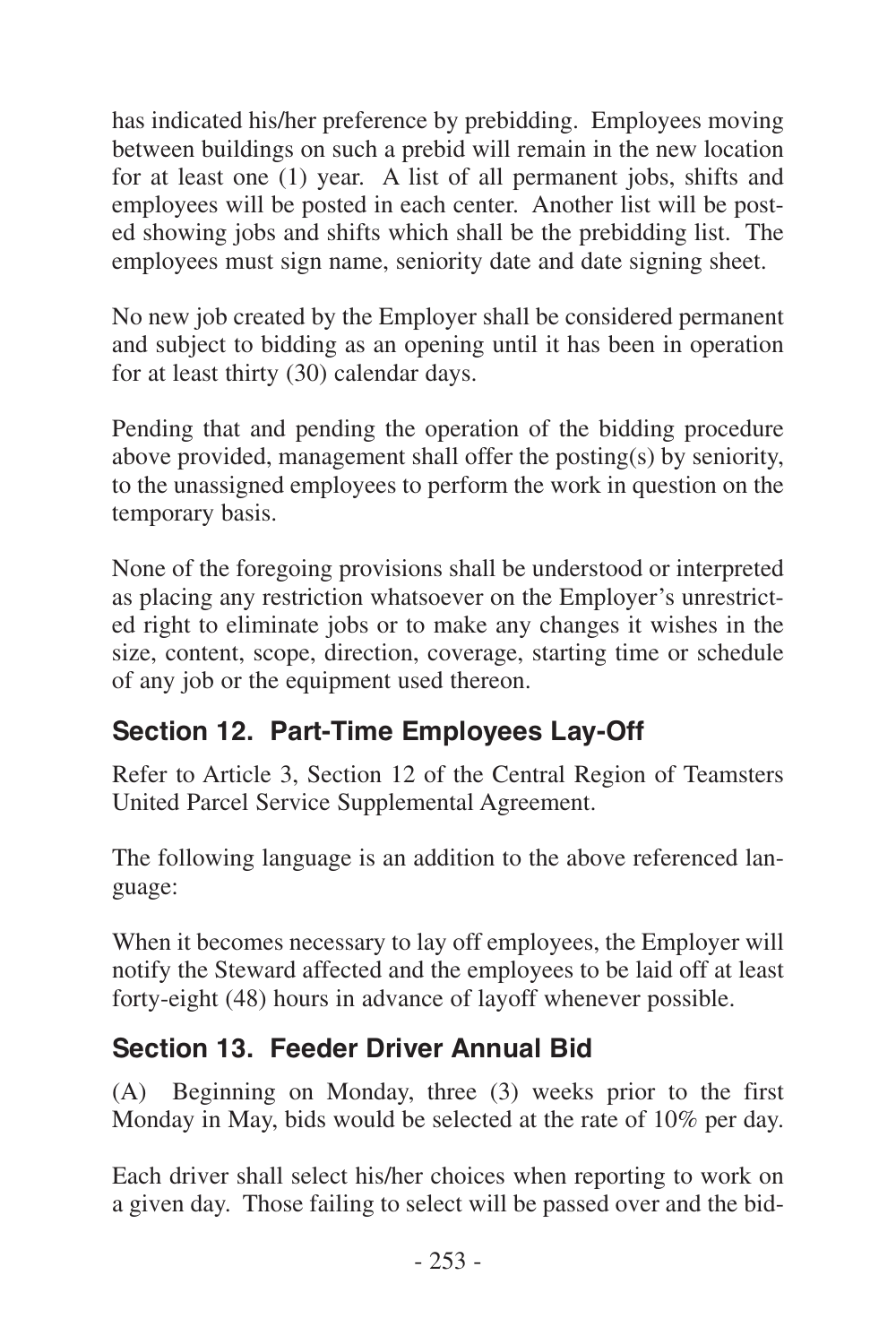ding procedure continued. All Tractor-Trailer drivers shall, in order of their seniority, have the right to select starting times, destinations (and equipment for informational purposes), from the schedule provided in each center. The Company agrees to (1) provide each driver with a list of all jobs on the annual bid; (2) utilize a bid board in each center, keeping it current daily; (3) contact those people not at work due to vacation, workers comp., etc., for their selections. Employees not at home will be verified by a steward. The above mentioned process shall include the Earth City, Jefferson Avenue and any new centers or hubs in the St. Louis Metropolitan area where Feeder Drivers are domiciled. All such award bids shall become effective by the first Monday in May. Any conflict of bid as a result of the above will be worked out by seniority.

In the event a bid starting time is permanently changed one (1) hour or more, the bid run is changed one (1) hour or more, or the destination is changed fifty (50) miles or more or the equipment is changed which eliminates equipment premiums during the month of May on any bid awarded as a result of the annual bid; the Tractor-Trailer driver chooses not to remain on the bid, the new run (changed start time or destination) shall be posted for bid. The Tractor-Trailer driver who gave up his/her bid may bump any junior Tractor-Trailer driver. This process shall continue until all affected drivers have had a chance to bump a junior driver.

(B) When there are changes of Equipment on Tractor-Trailer Runs after the Bids Have Been Awarded – The Company will list equipment to be run (doubles) for informational purposes only on Tractor-Trailer bids. When there are more than one run going to the same destination and doubles are assigned to run(s) the senior driver(s) shall be offered the run(s) which have doubles on them as long as the runs start within fifteen (15) minutes of each other. If the senior driver(s) accept the run that has doubles assigned to it he/she will begin the run on the Monday following the week in which the run(s) were assigned doubles at the start time of that run. The junior driver affected shall take the run of the senior driver who has replaced him.

If there are multiple runs containing doubles going to the same destination and doubles are removed from one or more of the runs, the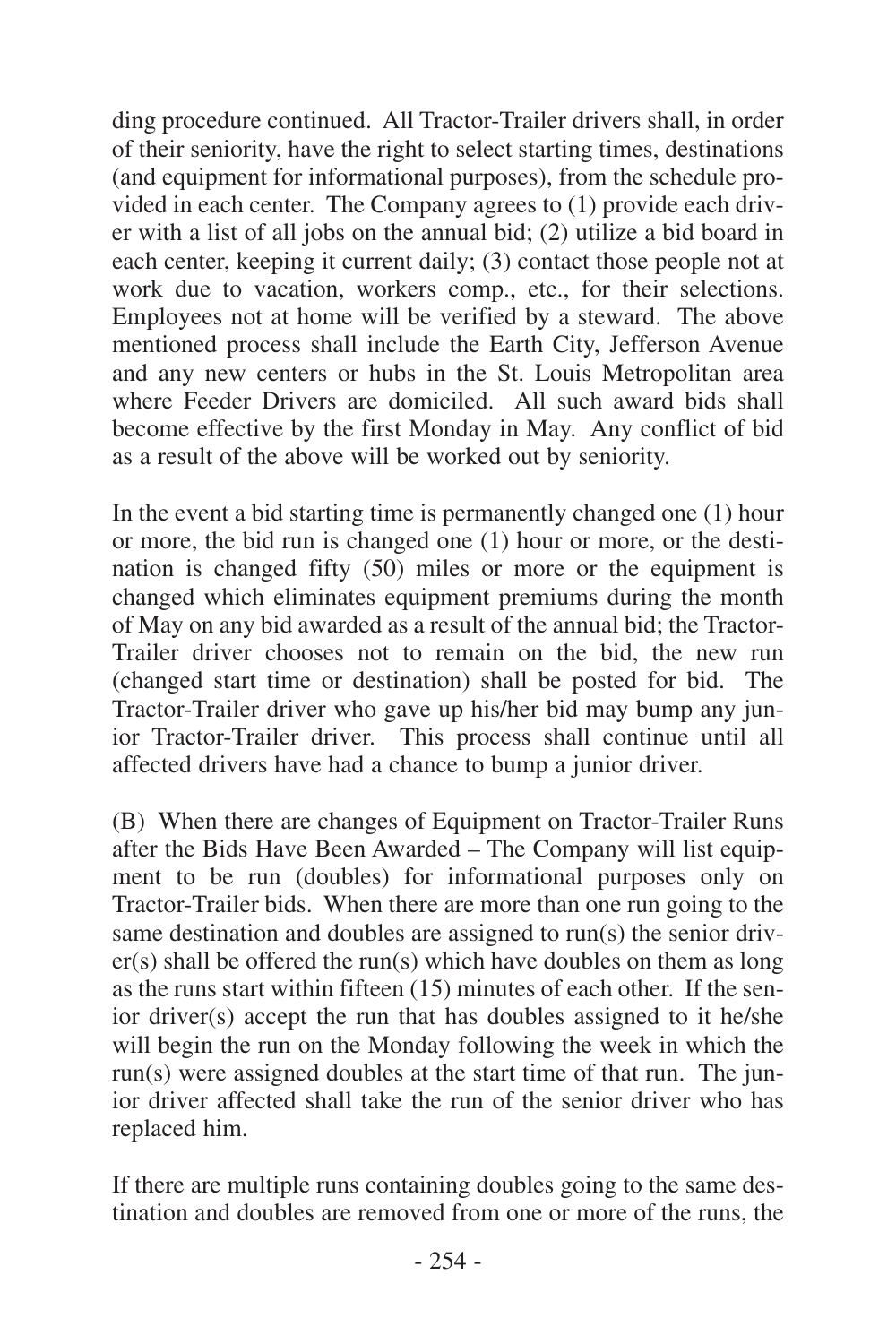<span id="page-16-0"></span>remaining runs containing doubles shall be offered to the senior drivers whose start time is within fifteen (15) minutes of the affected run(s).

#### **Section 14. Tractor-Trailer School**

Refer to Article 3, Section 14 of the Central Region of Teamsters United Parcel Service Supplemental Agreement.

The following language is an addition to the above referenced language.

A. Employees who disqualify themselves for any reason: In order to re-qualify, said employee will be required to attend the company tractor trailer school.

B. If an employee signs up for the company tractor trailer school and is selected to attend and does not attend or only partially attends, said employee shall not be eligible to qualify again for eighteen (18) months from date of the feeder school.

C. Any action by the Employer or the employee that results in a disqualification, will cause to be generated a letter of acknowledgment to that effect, from the Employer to the employee and a copy of the same to the Local Union.

#### **Section 15. Bid Routes**

Refer to Article 3, Section 15 of the Central Region of Teamsters United Parcel Service Supplemental Agreement.

The following language is an addition to the above referenced language:

The Company agrees to bid vacation coverage x-man routes for all package delivery centers.

Vacation coverage routes will represent 10% of the center as follows: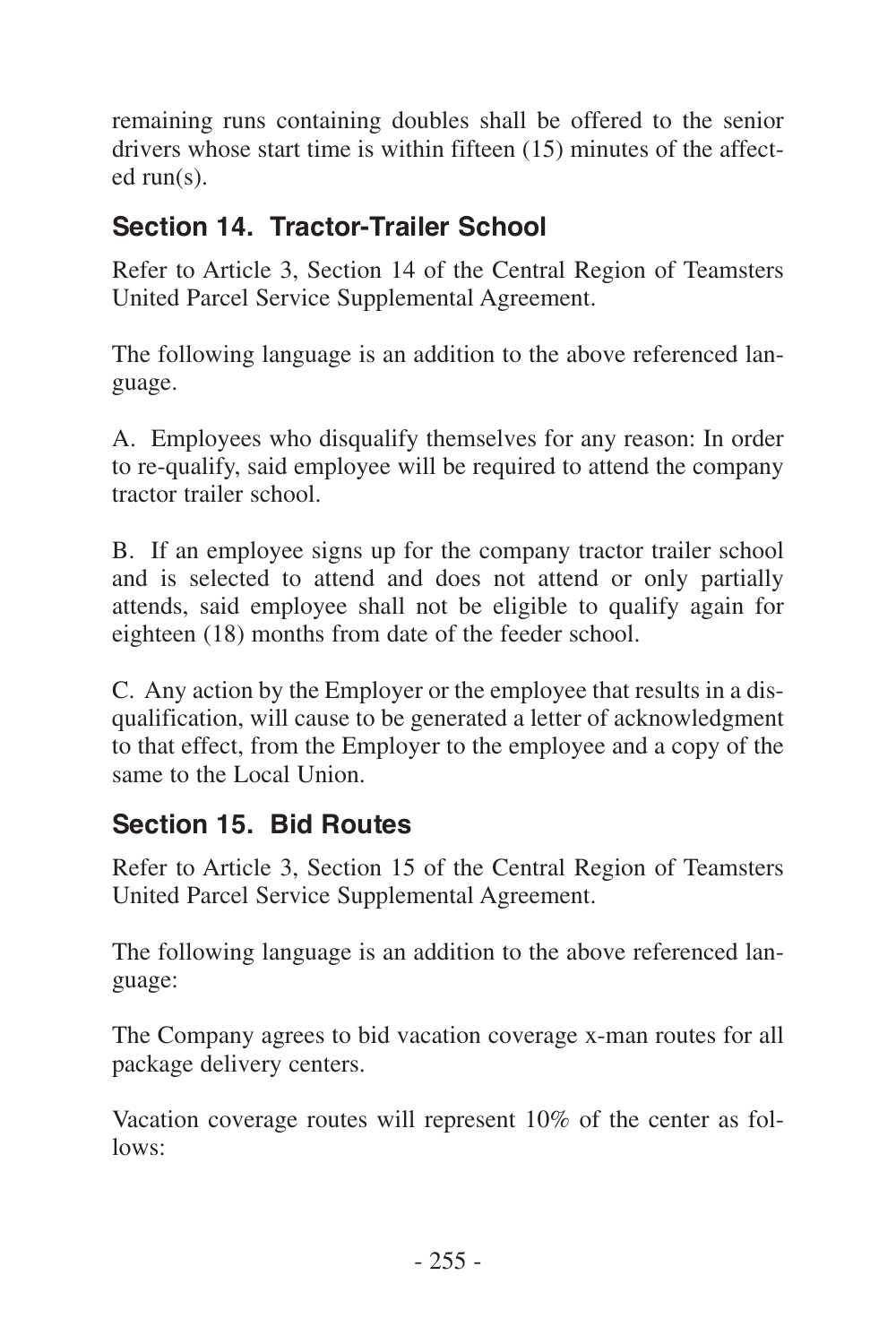<span id="page-17-0"></span>

| Number of | Number of                   |
|-----------|-----------------------------|
| Employees | Vacation Coverage Jobs      |
| $1 - 14$  |                             |
| $15 - 20$ | $\mathcal{D}_{\mathcal{L}}$ |
| $21 - 30$ | 3                           |
| $31 - 40$ | 4                           |

Vacation coverage x-man routes will be bid in center only, with any second and third moves required bid in center as well.

Vacation coverage x-man employees will be allowed to select open vacation jobs or long term disabilities weekly in seniority order.

If the job selected is open successive weeks, the vacation coverage x-man employees selecting the area will remain on it for these successive weeks and not be allowed to select the following weeks.

If there are no vacation x-man jobs available during a given week, the employees will be assigned routes with consideration given to seniority whenever possible.

The Company reserves the right, during the first six (6) months of an employee bidding a vacation coverage job, to mutually agree to vacation jobs selected whenever additional training is necessary.

Vacation coverage x-man employees covering vacations, disabilities, workers compensation leaves, etc., must come off their selected or assigned jobs for any emergency situations that develop in midweek. This is not to exceed one (1) week unless mutually agreed to. This also applies to unassigned drivers.

#### **Section 16.**

Refer to Article 3, Section 16 of the Central Region of Teamsters United Parcel Service Supplemental Agreement.

#### **Section 17.**

No employee may be transferred from another division of the Employer not covered by this Rider into the division covered by this Rider without losing his/her seniority.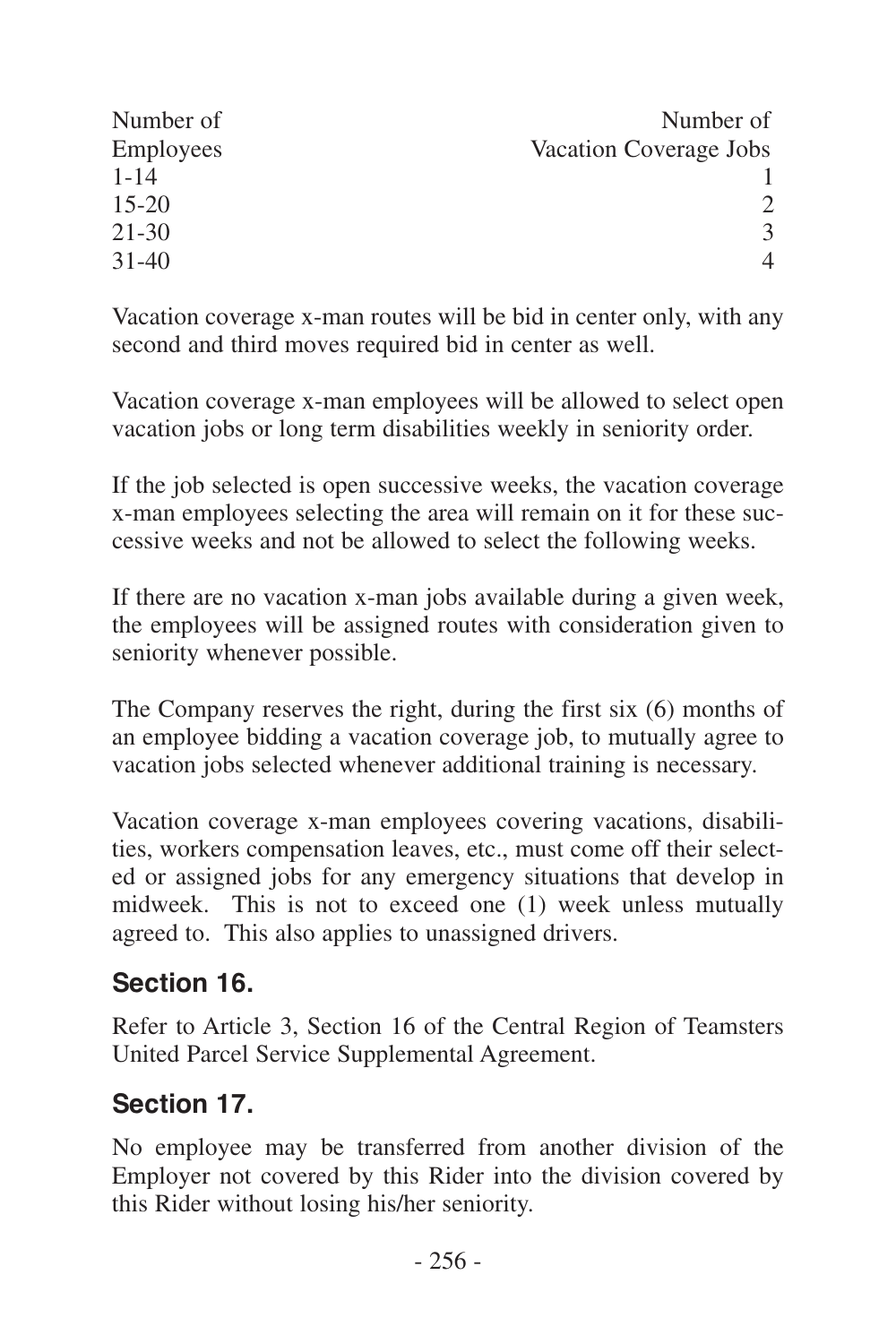<span id="page-18-0"></span>While it is not the policy of the Employer to merge, sell or lease operations, the Employer agrees that should it happen, the seniority of the employees of the merged, sold, or leased company will go to the bottom of the seniority list.

### **Section 18. Employees Wanting To Be Drivers**

An employee desiring to become a driver shall place his/her name in seniority order on a list. This list may be used for management to fill the final opening as described in the bidding procedure.

Provided the employee meets all other qualifications, he/she shall have thirty (30) days to qualify for the new position.

For purposes of hiring full-time employees into Package Car Classification, Earth City, Jefferson Avenue and Fenton Buildings will maintain one (1) list by seniority for part-time employees wanting to go into Package Car Classification.

#### **Section 19. Full-Time Job Eliminations**

(A) If a job of any employee in the Tractor-Trailer Classification, for which he/she has bid, is eliminated, such employee may select any job in the Tractor-Trailer Classification in the same center then being performed by an employee with less seniority.

Such junior employee, in the Tractor-Trailer Classification, thereon displaced may likewise be permitted to displace another employee with less seniority then holding a job, in the Tractor-Trailer Classification, in the same center.

The employee thereby displaced by the second displacement will then be assigned to the job in the Tractor-Trailer Classification in the same center then held by the most junior employee. Such displaced employee, in the Tractor-Trailer Classification, shall be assigned to the job in the same center or hub then held by the most junior Package Car Driver.

Such displaced Package Car Driver may displace the most junior employee in the center, who shall be the employee laid off. Said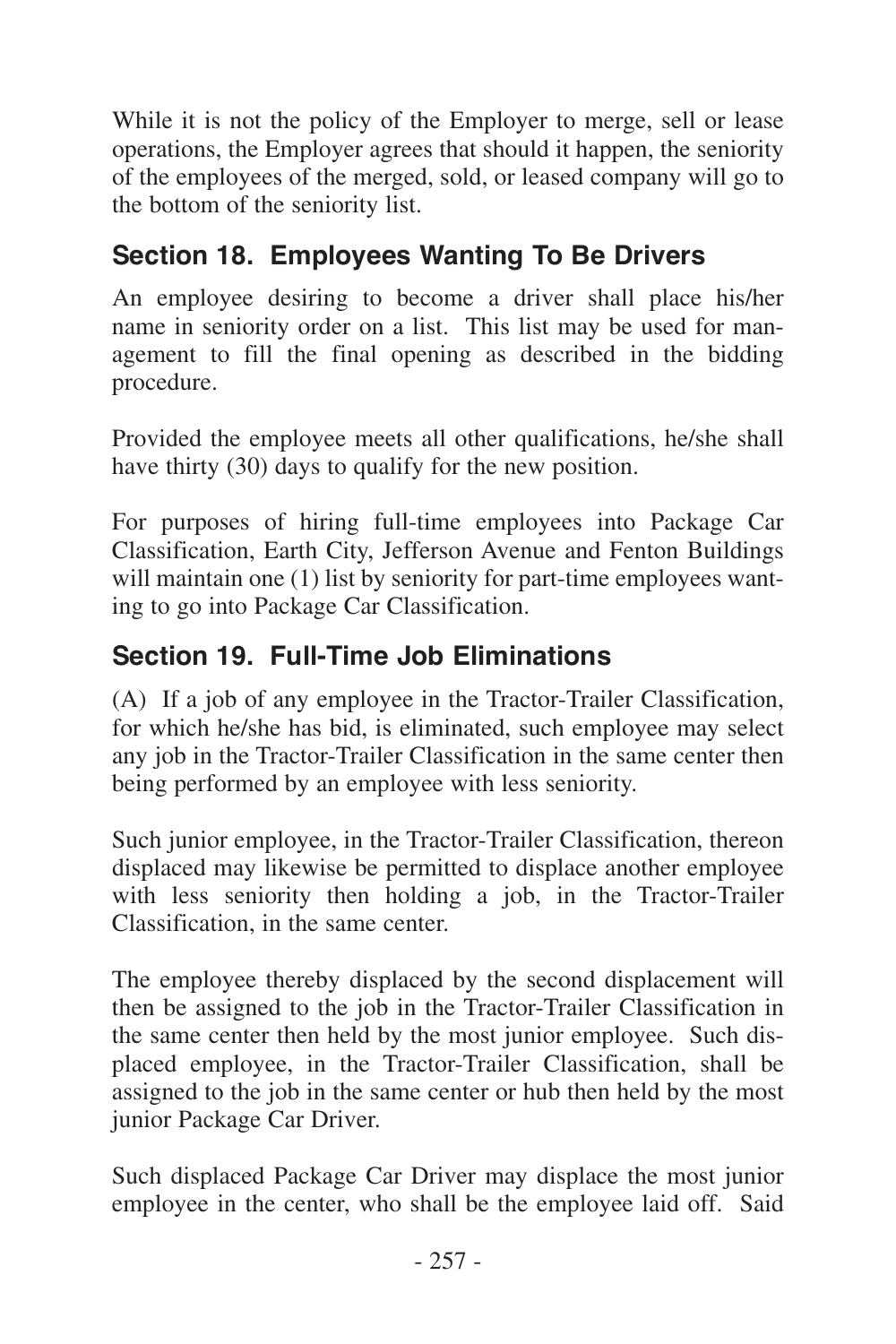<span id="page-19-0"></span>laid off employee shall then be permitted to exercise his/her seniority as outlined in Article 1, Section 5 of this Rider.

It is clearly understood that the foregoing provision permitting limited seniority displacement is confined and restricted solely to all full-time employees. The same procedure as outlined above for Tractor-Trailer Drivers shall apply for the Package Car Drivers, and all full-time inside employees. Any full-time employee laid off as a result of the above shall then be permitted to exercise their seniority as outlined in Article 1, Section 5 of the Rider.

In any instance in which an employee is assigned to a lower rated job by operation of these provisions, he/she shall be paid the rate of the job he/she performs.

(B) Temporary Feeder Job Elimination – In the event the Company has a temporary (30 days or less) job elimination, the affected employee will be permitted to bump the most junior Tractor-Trailer driver on a bid run, or dovetail onto the x-man list, whichever the employee desires.

If the affected employee bumps the most junior employee, this will not preclude the employee from returning to his/her old position.

If the Company declares this permanent job elimination or if the employee is not returned to his/her old job within 30 days, the employee will immediately be allowed a bump.

Section 8(h), will apply if an employee's bid run starting time is permanently changed one (1) hour or more, the bid run is changed one (1) hour or more, or the destination is changed fifty (50) miles or more, or the equipment is changed which eliminates equipment premiums.

#### **Section 20. Full-Time and Part-Time Transfers**

The Employer may make temporary transfers from one Classification to another as business needs dictate. The senior available employee in a classification shall be the employee offered the transfer when the transfer involves a higher paying job. The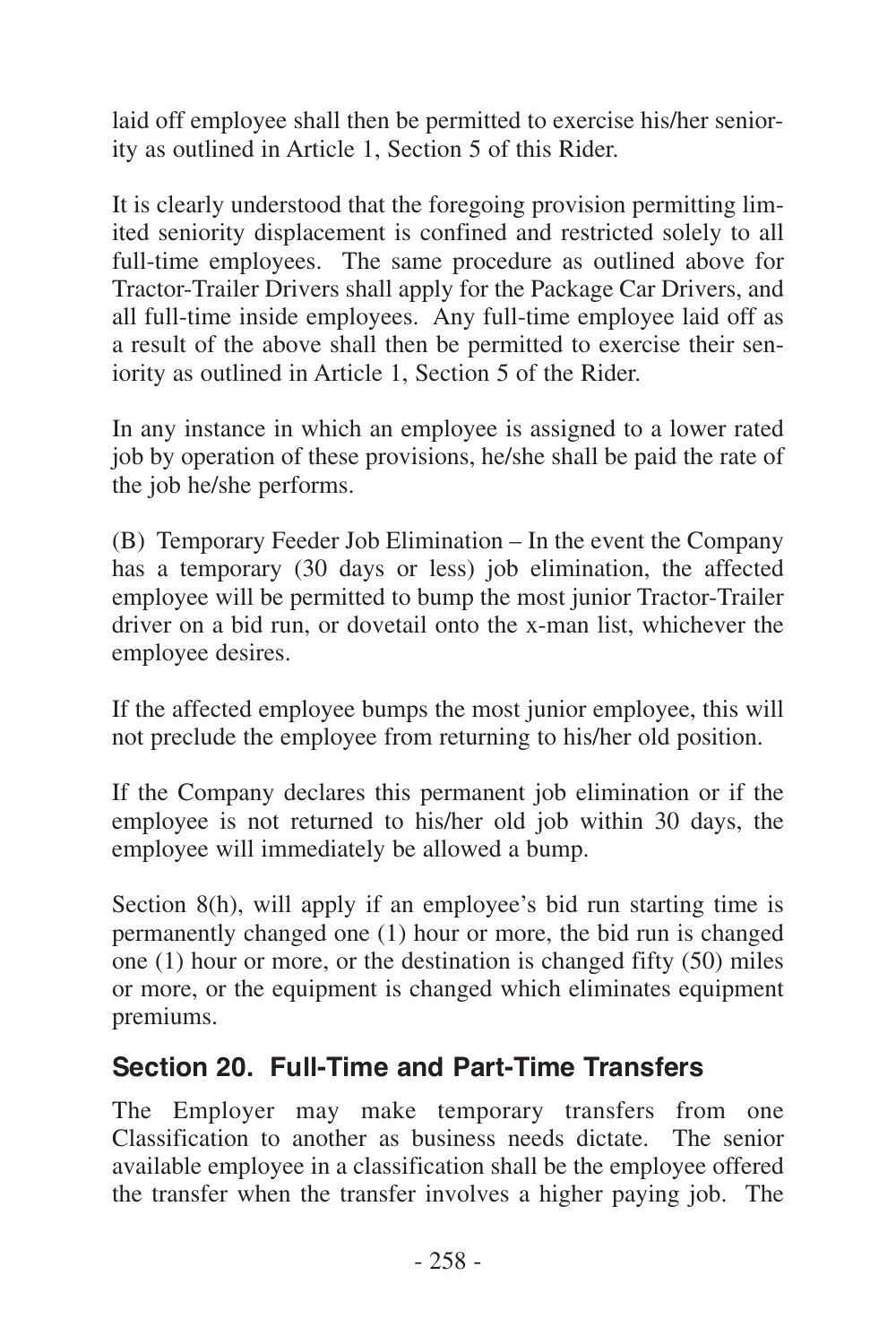<span id="page-20-0"></span>transferred employee shall receive the higher rate for the entire day if he/she works the higher rate job in excess of four (4) hours. In the event the amount of work in the higher classification is less than four (4) hours, the transferred employee shall receive the higher rate for four (4) hours.

The junior available employee in the classification shall be the employee transferred when the transfer involves an equal or lower paying job and he/she shall retain his/her regular rate.

The movement of equipment within the Employer's premises involving less than one hour's work will not call for a higher rate of pay.

#### **Section 21. Full-Time Inside Annual Bid**

There is to be an annual bid for nineteen (19) full-time inside jobs at the Earth City, Jefferson Avenue and Fenton buildings. This annual bid will take place in February of each year.

#### **Section 22. Office**

(A) Office employees shall be covered by the Area Agreement and Local No. 688 Rider to the Area Agreement, however, the office employees shall maintain a separate seniority list from the other parties to this Agreement, however, the application of the seniority provision shall be limited to and within the office unit.

(B) Full-Time office employees shall maintain two (2) paid for breaks with pay consisting of one (1) ten (10) minute break in the first half of the shift and one (1) ten (10) minute break in the second half of the shift.

Full-Time office employees will be allowed one-half (1/2) hour lunch break.

(C) Seniority in the office unit shall be on a center seniority basis for bidding layoff and recall purposes and shall be applied in a manner as previously outlined. No employee from the office unit may bid or displace into another classification outside the office unit and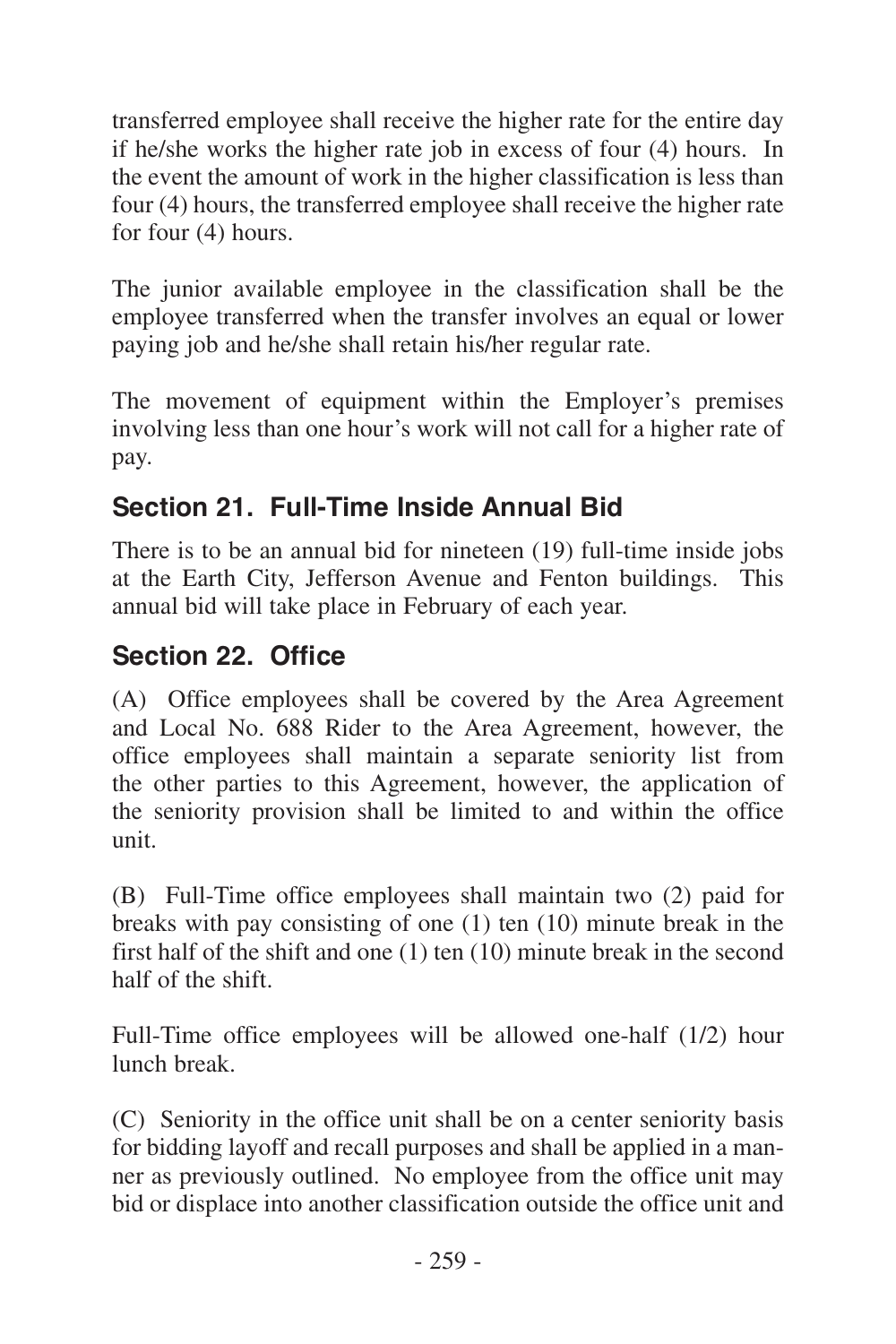neither can an employee from another classification bid or displace into the office unit. Bidding of permanent new jobs and permanent vacancies will be between office groups. The job will be awarded to the senior bidding employee and such employee will be allowed up to thirty (30) working days training period to qualify. An employee who fails to qualify shall not be allowed to bid again for one (1) year.

(D) In the event the Company wants to replace full-time office employees with part-time office employees, the Company and Union will meet to discuss this issue. If the issue cannot be resolved, the issue shall be submitted to the JAC for settlement.

(E) Overtime will be offered by seniority to employees in the classification working, provided they are qualified, then to employees in other classifications, provided they are qualified.

(F) The Company may use seasonal employees as provided for in Article 1. Section 1-B of the Central Region of Teamsters Supplemental Agreement during the months of (December 15<sup>th</sup>) through February  $15<sup>th</sup>$ ) of each year. However, D.I. employees may select vacation at any time during a calendar year with the exception of (December  $15<sup>th</sup>$  through February  $15<sup>th</sup>$ ).

The above language will apply to Group V Claims Auditors. However, the time periods are (January through February). Customer Service time period is (November through December).

The Company agrees they will not lay off office employees covered under Local 688's Addendum if there are any seasonal employees working in D.I.

(G) In addition to the provisions in Article 16 Vacations of the Central Region of Teamsters Supplemental Agreement and Article 3 Maintenance of Standards, Section 8 of the Local Addendum, the Company agrees that one (1) additional Group IV Tracing Clerk will be allowed to select vacation during the months of May, June, July and August provided, however, that the full compliment of employees allowed off has not been scheduled during this period in the following classifications: Group V Claims Auditor and part-time D.I.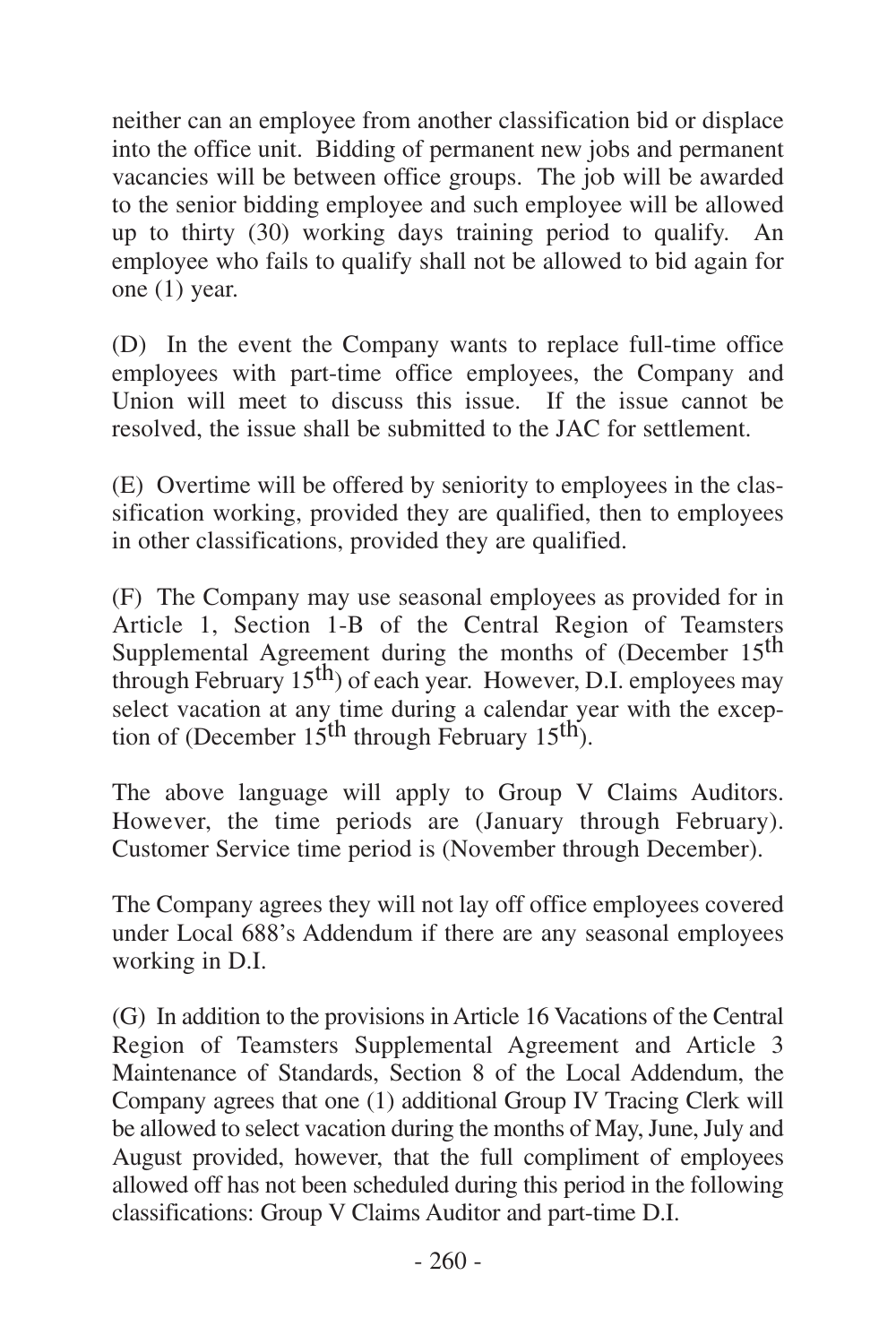<span id="page-22-0"></span>(H) The Company will have the ability to work a part-time employee or employees during the time frame that a full-time employee or employees are off for any of the following reasons: vacation, sickness, accident, jury duty, optional holiday, request off, workers comp. or leave of absence, provided none the above exceeds a three (3) month period. By mutual agreement, other reasons for not being at work can be agreed to and the time limitation may be extended. The time frame as referred to above is the hours scheduled of the employee absent. The senior qualified part-timer will be the employee offered the work in the above referenced time frame.

(I) In addition to Article 3 Seniority Section 16 – Extra work of the Central Region of Teamsters Supplemental Agreement the following language will apply:

Full-time employees will have first opportunity for daily extra work (overtime) based upon their full-time seniority date.

Part-time or full-time employees will have first opportunity for sixth day, Sunday or Holiday extra work (overtime) based upon their overall seniority date. A three (3) hour guarantee applies on the occasions. The Company agrees to maintain a seniority list for this purpose and provide each Shop Steward with a copy.

(J) The work-week for part-time office employees affected by Saturday or Sunday delivery pick-up operations shall be consistent with the National Air language; however, the employees affected shall be allowed two (2) consecutive days off with one of these to be Saturday or Sunday.

## **ARTICLE II HOURS OF WORK FULL-TIME**

Section 1 of this Article supersedes Section 1 of Article 12, (Hours of Work) in the Central Region of Teamsters United Parcel Service Supplemental Agreement; the remaining sections of Article 12 apply.

#### **Section 1.**

In the case of each full-time seniority employee the standard work week shall be forty (40) hours per week, and the standard work day shall be eight (8) hours per day.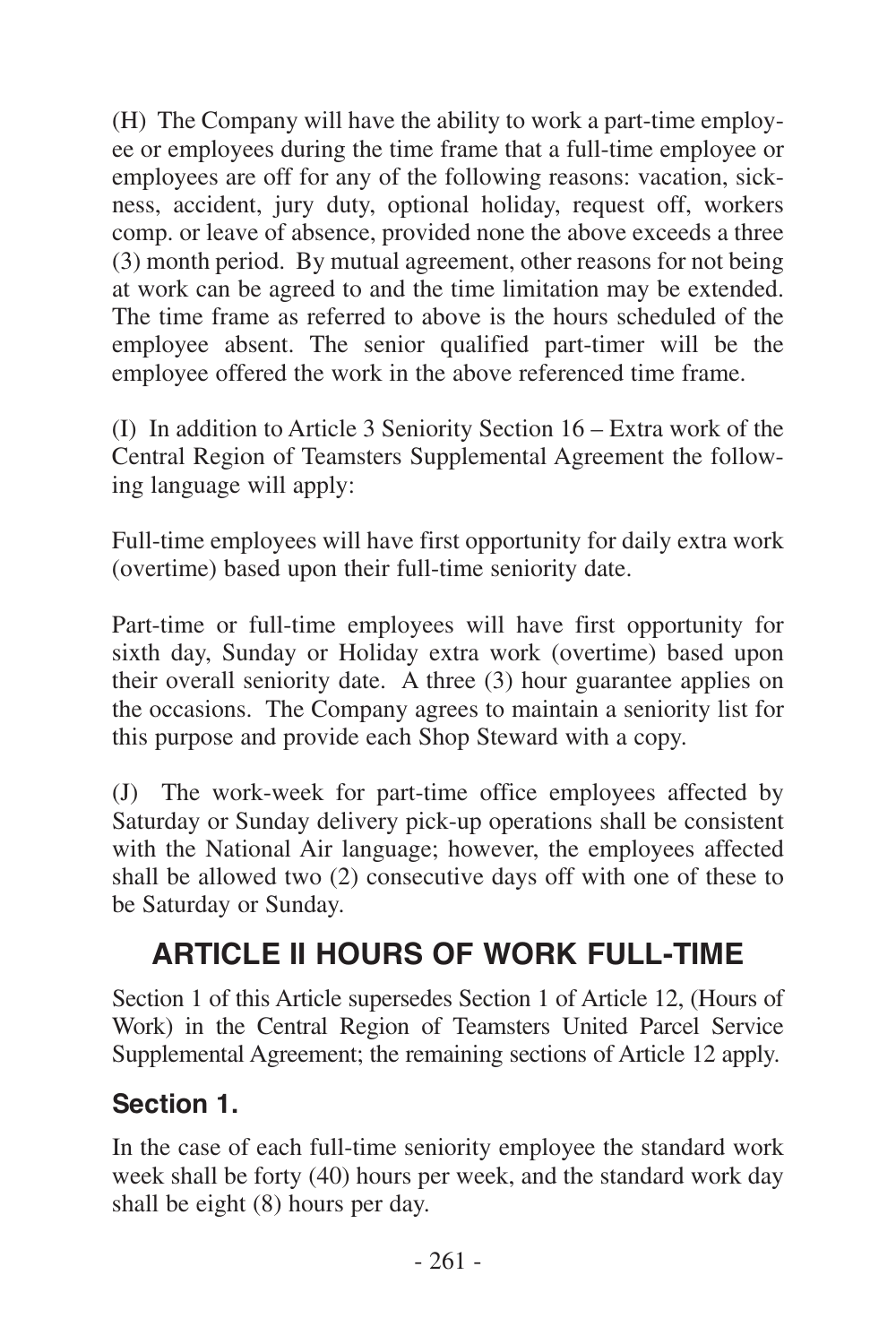Work shall be scheduled for five (5) consecutive days – Monday through Friday or Tuesday through Saturday. An employee may be required to work in excess of an eight (8) hour day or forty (40) hour week and in that event, he/she shall be compensated at the rate of time and one-half (1-1/2) his/her regular straight time rate for all hours worked in excess of eight (8) hours in a day or forty (40) hours in a week.

The Company shall continue its efforts to reduce overtime where requested. If the review does not indicate that progress is being made in the reduction of assigned hours of work the following language shall apply: "An employee shall have the right to file a grievance if the Company has continuously caused him to work over nine and one-half (9-1/2) hours per day." If the grievance cannot be resolved at the District-Local Union level, it will go directly to the Region level of the grievance procedure. This procedure will not apply in the peak season of November and December.

The first 90% of seniority, of full-time seniority employees called or put to work on the first full work day of the regular work week, (Monday or Tuesday depending as to whether the employee has a Monday through Friday or Tuesday through Saturday work week), shall be guaranteed forty (40) hours of straight time pay each week they are required to report. The Employer shall be exempt from such weekly or daily guarantee if:

(A) an employee of his/her own initiative, takes off a regular scheduled work day during such work week or is suspended or discharged for just cause.

(B) due to conditions beyond the Employer's control, such as, but not limited to, fire, floods, strikes, which reduce the volume, destruction, or snow storm, which as approximate result thereof caused a complete stoppage of all or part of the Employer's operation.

(C) to the weeks of Christmas and New Years.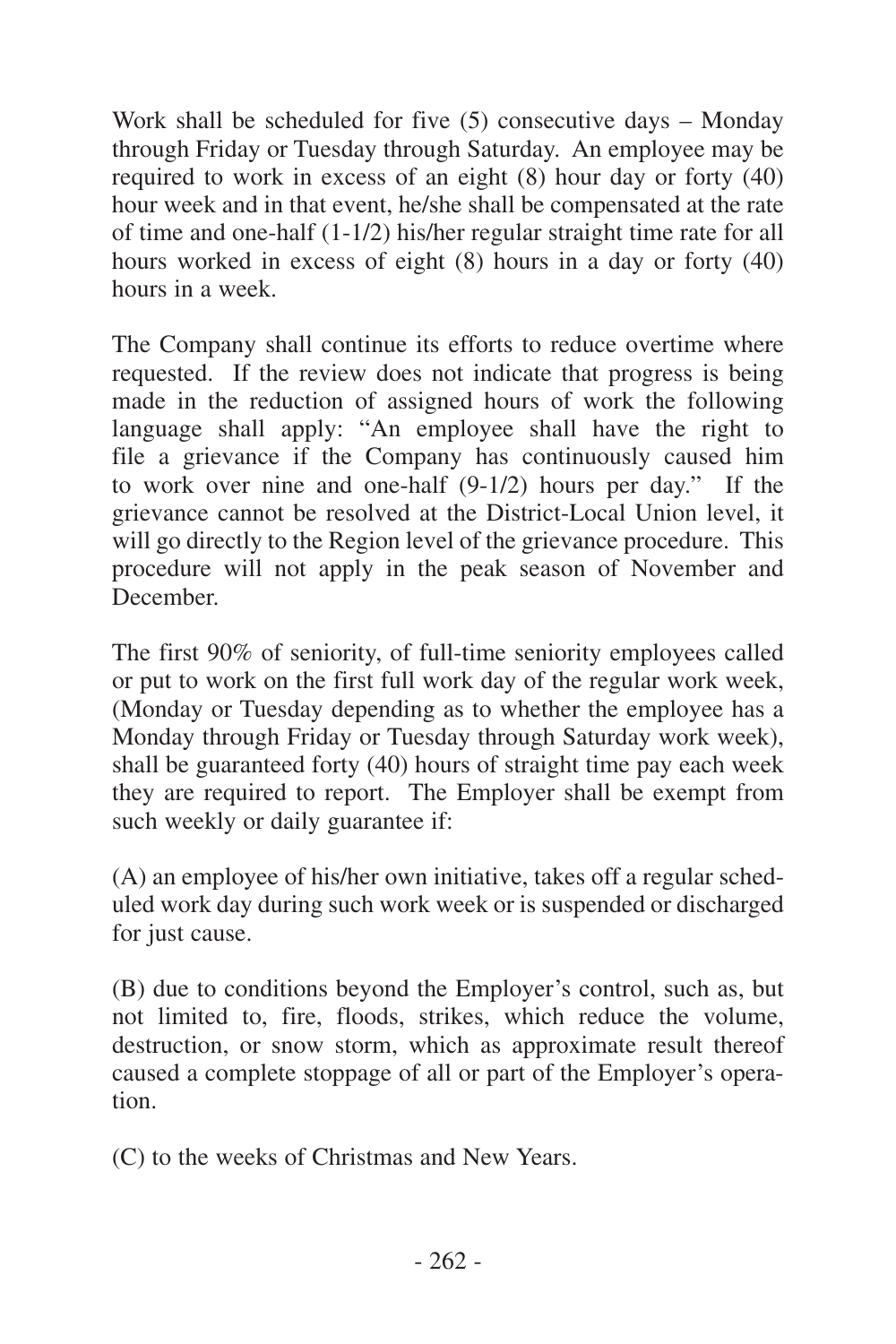# <span id="page-24-0"></span>**ARTICLE III MAINTENANCE OF STANDARDS**

The following is an attempt to reduce to writing, the existing area practices which the parties have mutually agreed to:

#### **Section 1.**

Tractor-Trailer Drivers shall be paid doubles pay for the entire shift if he/she pulls doubles off Company property at any time during his/her shift. This section excludes doubles moved to or from adjacent remote lots at any UPS location.

#### **Section 2.**

In scheduling unassigned feeder work, including vacation coverage, the Company agrees to give consideration to seniority where and when practicable.

#### **Section 3.**

Maintain practice of changing into foul weather gear during working hours without loss of wages to the employees involved.

#### **Section 4.**

A copy of each weekly work schedule shall be provided to the Shop Steward.

#### **Section 5.**

The Company shall continue its practice of offering training by seniority to part-time employees, as the needs of the business dictate, in order that the senior part-time employee may have the opportunity to become qualified to bid on higher paying jobs.

#### **Section 6.**

Tests for skilled, inside jobs shall be paid for up to fifteen (15) minutes if the tested employee passes the test.

### **Section 7.**

Vacation selection shall be by seniority within each classification in each center.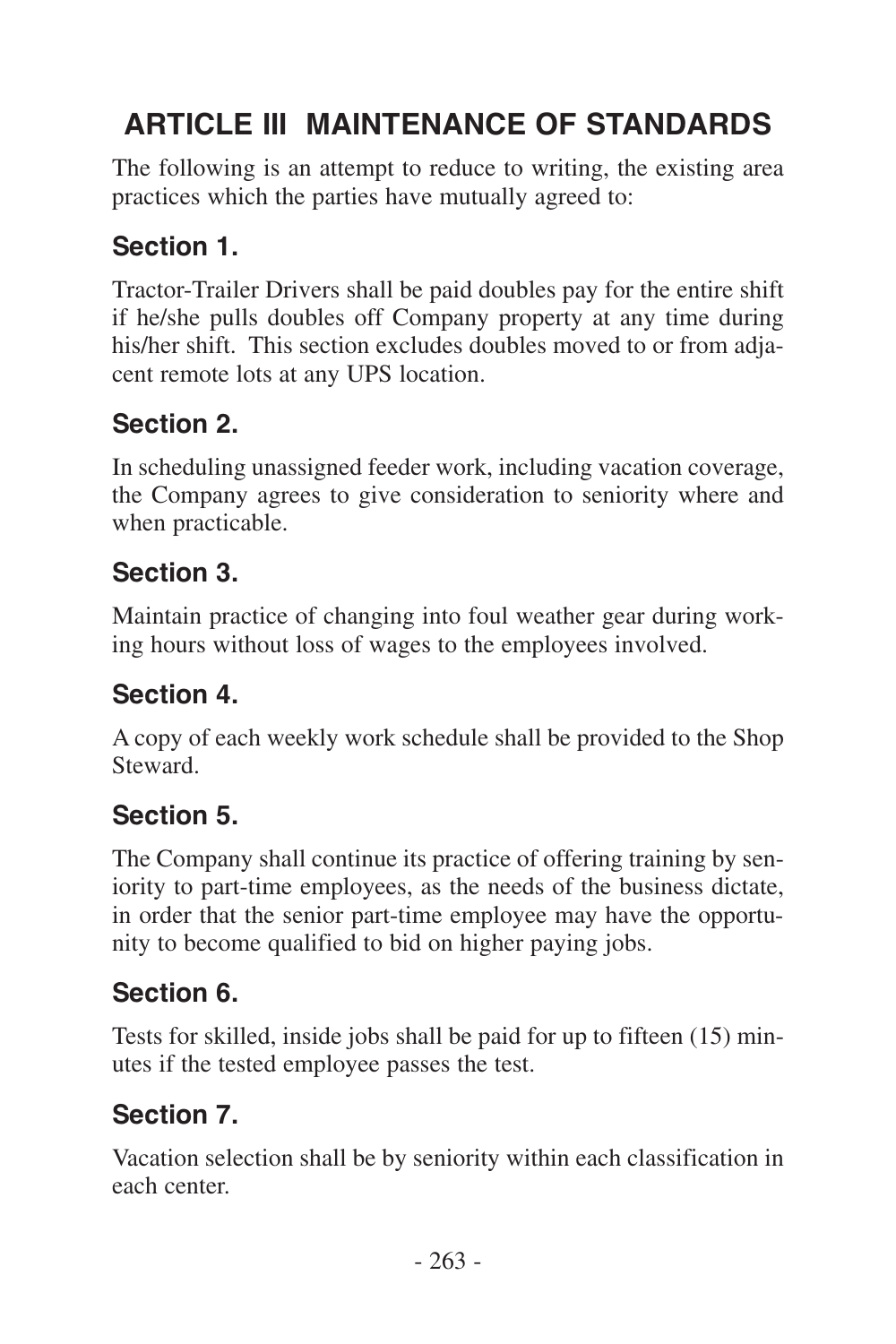### <span id="page-25-0"></span>**Section 8.**

In addition to the provisions in Article 16, Section F, vacations will be selected in the following manner:

(Part-time, Full-time inside and office vacation selection).

Five  $(5)$  working days prior to March 1<sup>st</sup> of each year, the most senior 20% of the employees by classification in each center must make known to the Company their choice of vacation.

Four (4) working days prior to March  $1<sup>st</sup>$  of each year, the second most senior 20% of the employees by classification in each center must make known to the Company their choice of vacation.

Three (3) working days prior to March  $1<sup>st</sup>$  of each year, the third most senior 20% of the employees by classification in each center must make known to the Company their choice of vacation.

Two  $(2)$  working days prior to March 1<sup>st</sup> of each year, the fourth most senior 20% of the employees by classification in each center must make known to the Company their choice of vacation.

One (1) working day prior to March  $1<sup>st</sup>$  of each year, the fifth most senior 20% of the employees by classification in each center must make known to the Company their choice of vacation.

### **Section 9.**

Agreement on Change in Vacation Earnings Based on Decision of J.A.C. Case No. 956

Decision: Based on the facts presented in this case, it is the decision of the Panel that employees on the payroll prior to June 30, 1973, who during the terms of this Agreement resign or whose services are terminated due to circumstances over which they have no control, shall receive, at the time of such resignation or termination, pro-rata vacation pay based on the vacation resignation and termination formula and application in effect under the 1970-1973 Agreement.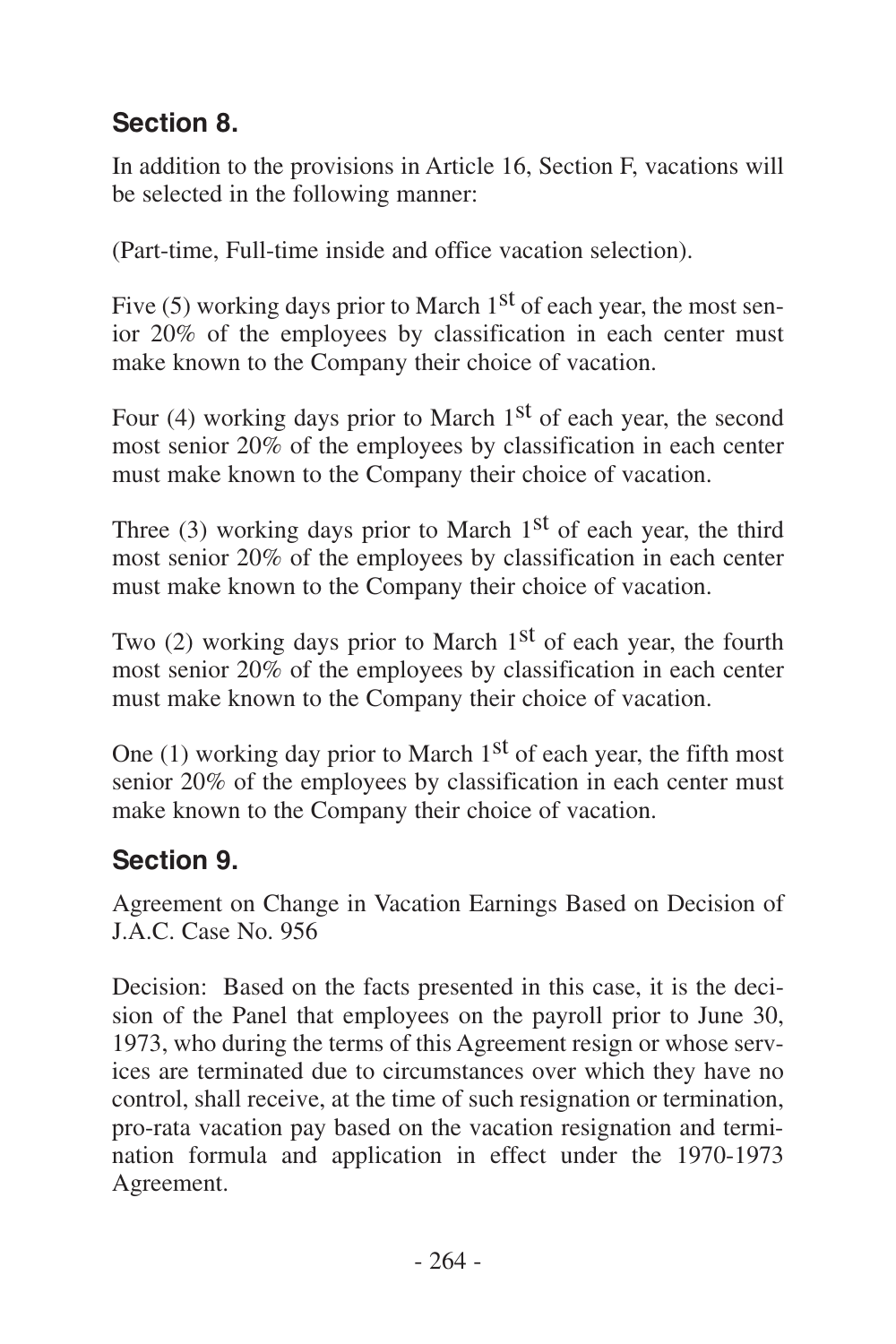## <span id="page-26-0"></span>**Section 10.**

The Company agrees to the elimination of the Red Line for vacation for full-time employees effective 1988. Article 16 of the Central Region Supplement will be followed for vacation entitlement.

### **Section 11. Meal Period**

Meal periods and breaks are to be maintained as in the past. (See J.A.C. cases 148-80 and 149-80 were heard as one case and referred to the National Negotiating Committee for interpretation) the decision was: based on the facts and evidence presented, the claim of the union is upheld. The past practice shall be continued regarding meal and rest periods and the employees are to continue to cooperate in furthering the service commitments of the employer.

#### **Section 12.**

Contrary to the provisions in Article 16, Section F (first paragraph only) of the Central Region Supplemental Agreement; vacations for all drivers will be selected in the following manner:

On the first working day following November 15th, the most senior five percent (5%) of the employees by classification in each center must make known to the company their choice of vacation to be taken during the next calendar year. On each working day thereafter, an additional five percent (5%) by seniority will make their choice known to the company until one hundred percent (100%) of all the employees have made their choice. Any employee not selecting his/her vacation weeks in seniority order will be passed by. This procedure is to be completed no later than December 15<sup>th</sup>.

### **Section 13.**

In addition to the provisions in Article 16, Section F of the Central Region of Teamsters Supplemental Agreement, vacations will be selected in the following manner for the Center listed below: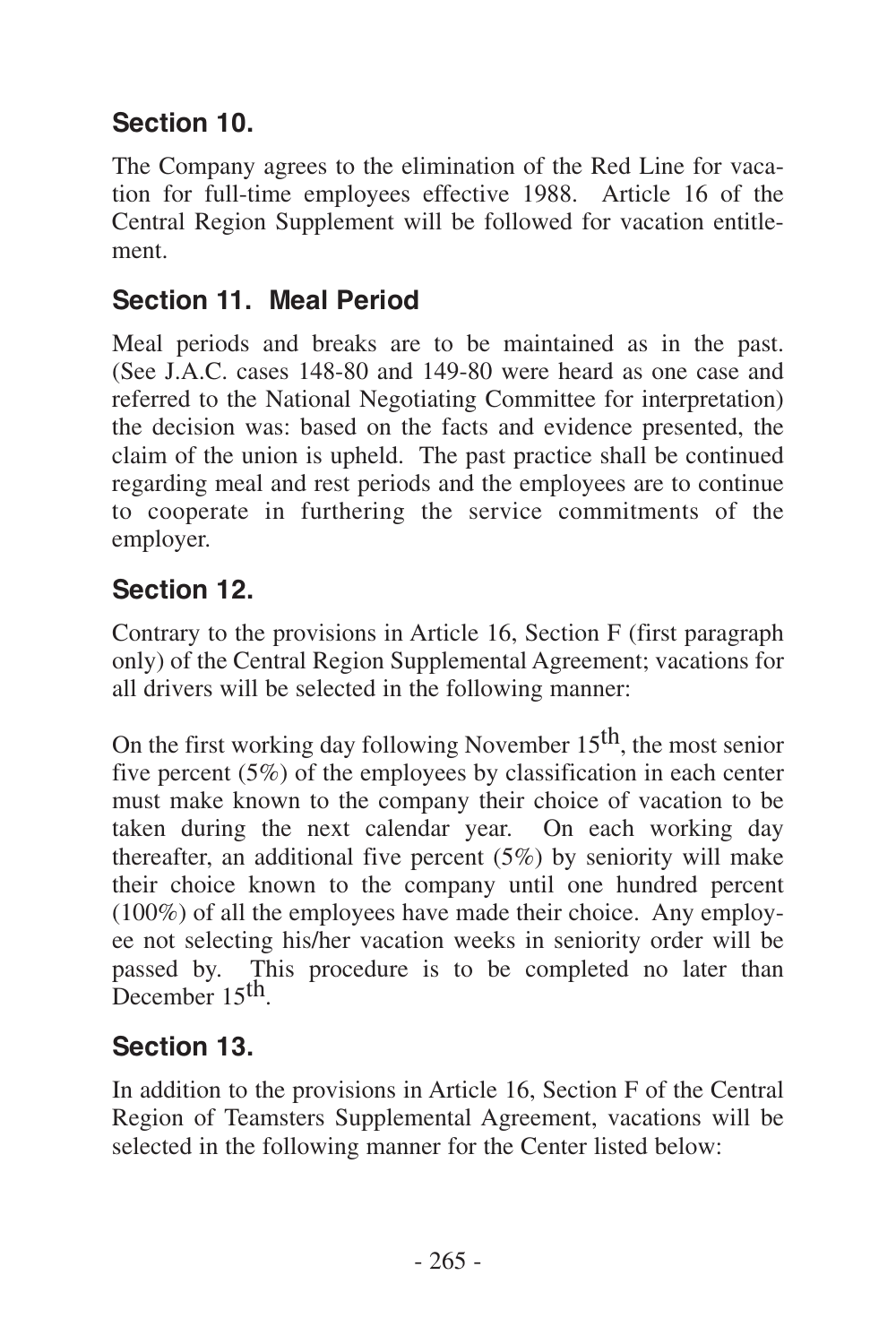#### <span id="page-27-0"></span>EARTH CITY – FEEDERS JEFFERSON AVENUE – FEEDERS FENTON – FEEDERS

A minimum of seventeen percent (17%) of the employees in a Center will be scheduled off each week during the months of May, June, July and August.

The application of the seventeen percent (17%) per center will be applied as follows:

| PER WEEK |
|----------|
|          |
|          |
|          |
|          |
|          |
|          |
|          |

The Company agrees that if they negotiate an increase in the percentage allowed to be off during May, June, July and August, in either the National Master or the Central Region Supplemental Agreement, which is more favorable than the seventeen percent (17%) figure contained herein, then the percentage in excess of seventeen percent (17%) shall likewise be made part of this Agreement.

#### **Section 14.**

In the event that employees in a center listed in Article III, Section 13 of the Local Addendum exercise the option of selecting vacations in two (2) segments (as provided for in Article 16, Section (f) of the Central Region of Teamsters Supplemental Agreement) the percentage allowed to be off during May, June, July and August revert back to the percentage level provided for in Article 16, Section (f) of the Central Region of Teamsters Supplemental Agreement.

In order for this option of two (2) selections to be exercised, the Company must be informed by the Union no later than thirty (30)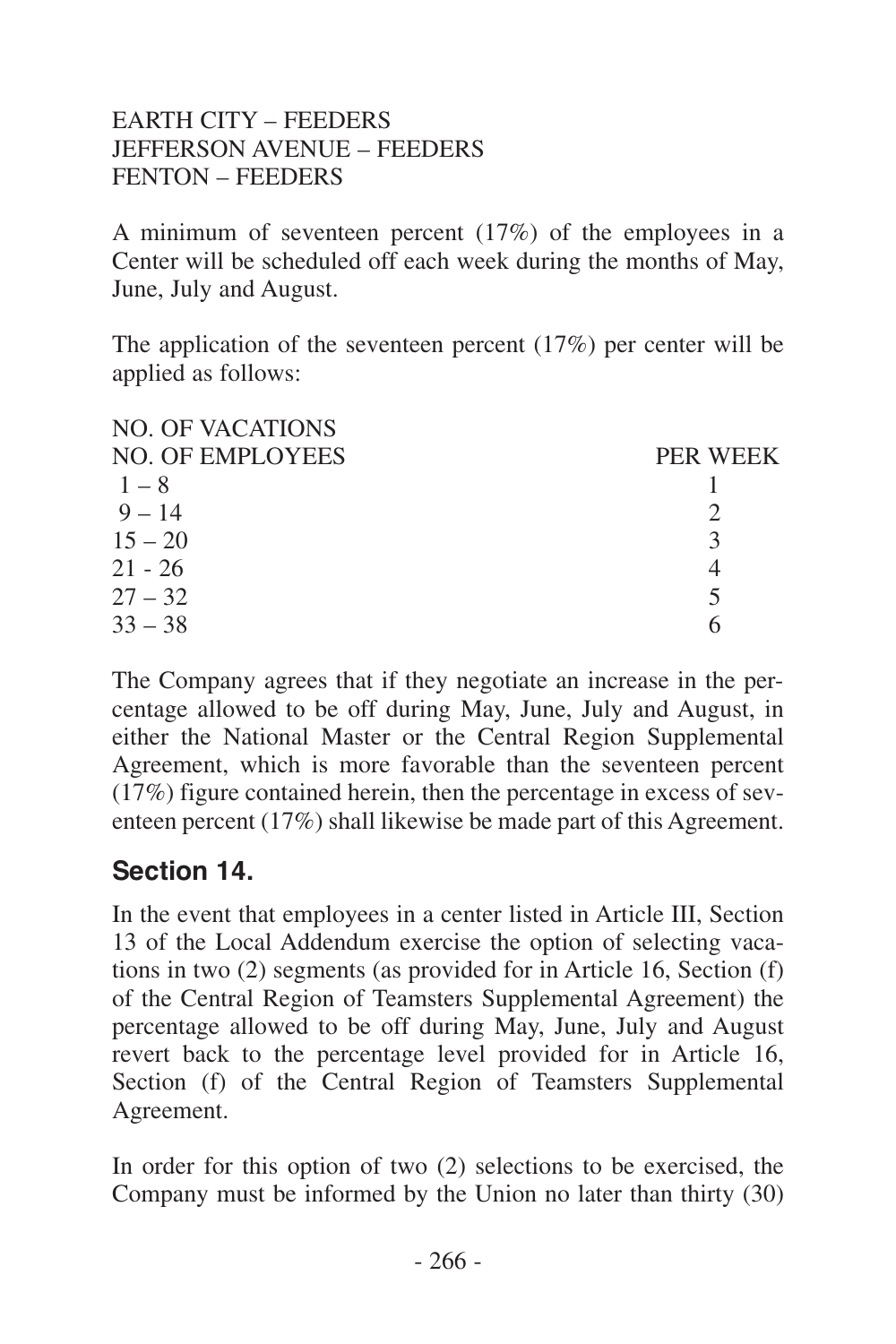<span id="page-28-0"></span>calendar days prior to November  $15<sup>th</sup>$ . The second selection will then take place on December 15<sup>th</sup> and repeat the same process as in Article III, Section 12 of the Local Addendum. In order for the second selection to be complete before the first vacation week in the next calendar year, the Company may increase the percentage (of five percent 5% a day) to a higher level.

### **Section 15.**

For vacation and retirement purposes, the employee shall receive additional seniority credit equal to all time worked as part-time employee.

## **Section 16. Unassigned Package Car Drivers**

The Company is to give consideration to qualification and seniority in the assigning of routes. The Company agrees not to discriminate nor use the assigning of routes as punitive action.

## **Section 17.**

The Company agrees that all set-up work and wrap-up work will be done by the bargaining unit.

### **Section 18.**

The Company agrees that in any new hub operation to use bargaining unit employees in all car wash jobs.

## **Section 19.**

The Company agrees to continue the past practice of reimbursing drivers for the renewal of their chauffeurs license, every three (3) years or as required by State Law. This practice will include the commercial driver's license (CDL) required by Federal law. This procedure will not apply to new drivers hired or promoted after January 1, 1990. Any contract language negotiated in the National Master or Central Region Supplemental Agreement, pertaining to this issue, shall apply.

## **Section 20.**

The employer has the right to establish and maintain reasonable standards concerning personal grooming, appearance and the wear-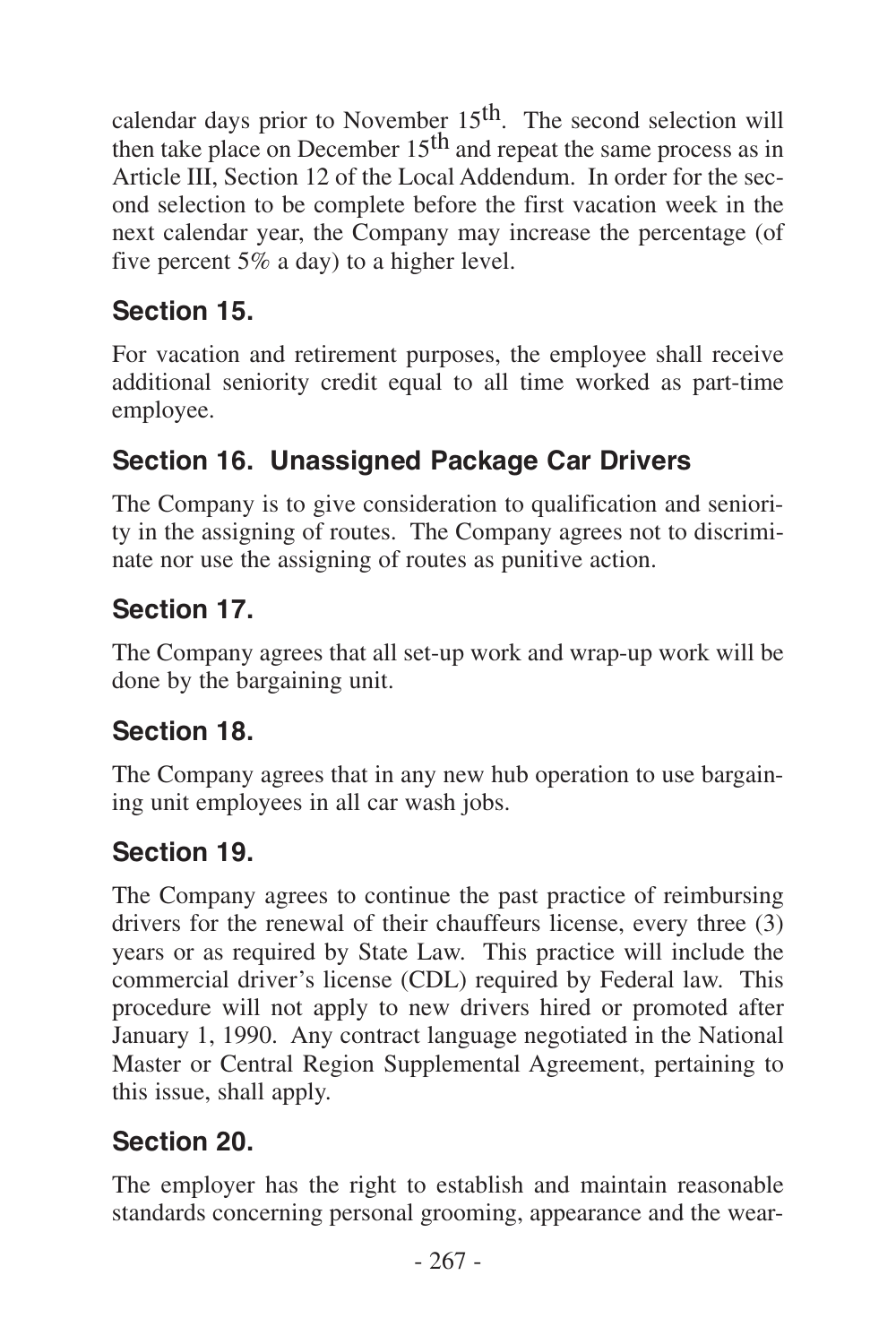<span id="page-29-0"></span>ing of uniforms and accessories. These standards preclude the wearing of any extraneous buttons or pins on the uniform other than the Local 688 Union button on the right shirt pocket, the current safe driving award pin on the left shirt pocket, or the Steward's pin, if applicable, while on Company property.

# **ARTICLE IV HEALTH WELFARE, PENSION AND MEDICARE**

The parties have agreed on the following provisions for health and welfare and pension coverage for each full-time employee within the collective bargaining unit covered by the Local 688 Addendum who is on seniority and in pay status one day during the month:

#### **Section 1.**

Effective August 1, 2013, the Employer shall contribute (for each full-time employee of the Employer within the Collective Bargaining Unit covered by this Addendum who is on seniority and who is in pay status during the month in which the week occurs) the sum of \$370.50 per week to the Teamsters Negotiated Pension Fund and \$25.50 per week to the Teamsters Medicare Trust for Retired Employees.

Effective August 1, 2014, said payments shall be increased to \$389.50 per week to the Teamsters Negotiated Pension Fund and \$26.50 per week to the Teamsters Medicare Trust for Retired Employees.

Effective August 1, 2015, said payments shall be increased to \$408.50 per week to the Teamsters Negotiated Pension Fund and \$27.50 per week to the Teamsters Medicare Trust for Retired Employees.

Effective August 1, 2016, said payments shall be determined per Article 34NM & Article 14C.

Effective August 1, 2017, said payments shall be determined per Article 34NM & Article 14C.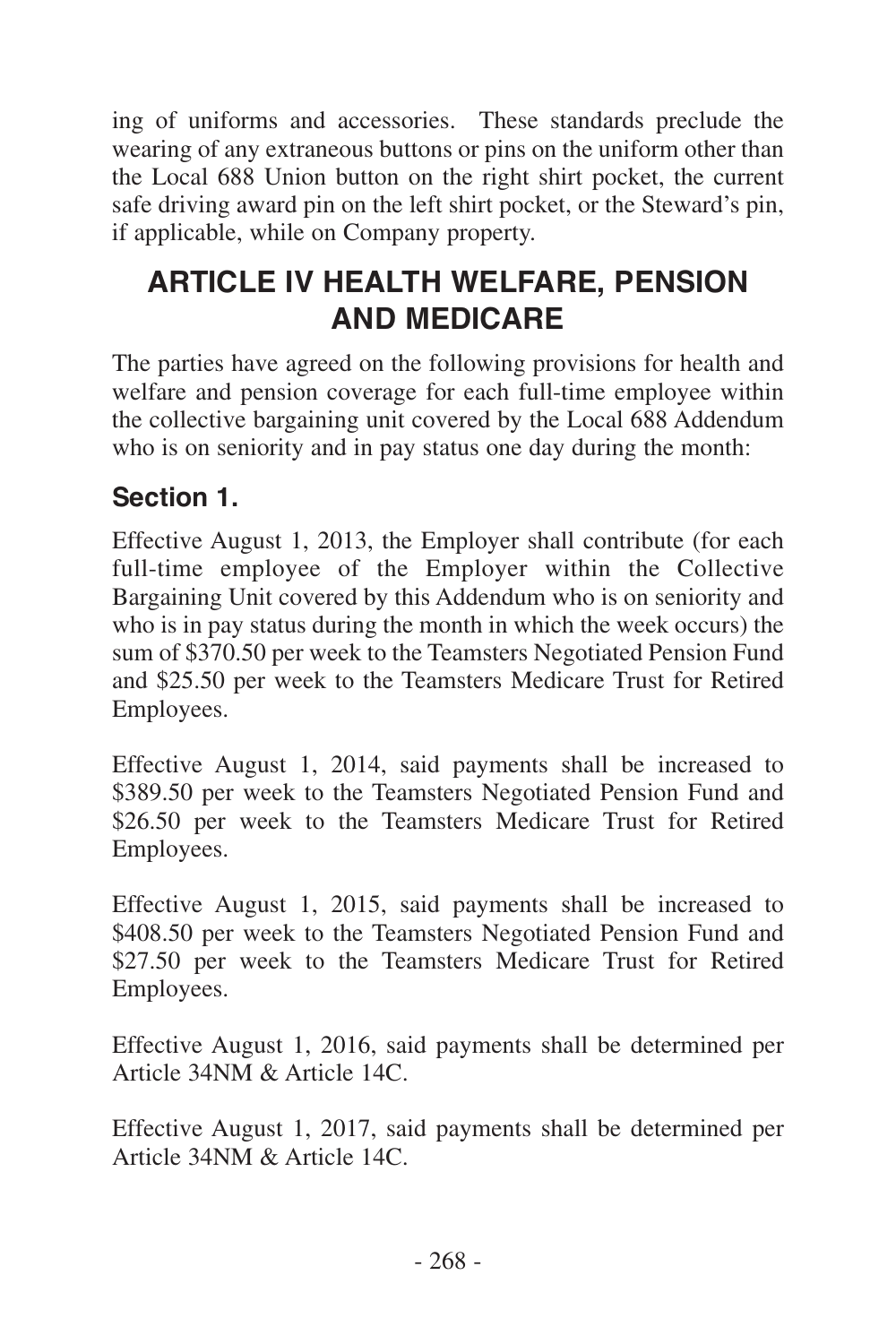## <span id="page-30-0"></span>**Section 2.**

Employees domiciled outside the St. Louis metropolitan area shall be covered under the Central States Health and Welfare C-6 Plan, and the Employer shall make the contributions required to maintain such coverage under Article 14 of the Central Region of Teamsters Supplemental Agreement.

## **Section 3.**

Employees domiciled within the St. Louis Metropolitan area shall continue to be covered by the UPS (Company) Health and Welfare Plan.

#### **Section 4.**

Part-time employees on the payroll of the Employer prior to July 1, 1982, shall maintain the same benefits as they have in the past. These benefits are based on the Central States Health and Welfare Benefit Plan C-6.

Part-time employees hired July 1<sup>st</sup>, 1982 or after shall maintain the same benefits as provided employees hired before July 1, 1982, except as provided under the terms of Article 14, Section 7 of the Central Region Supplemental Agreement.

# **ARTICLE V WAGES AND CLASSIFICATIONS**

All rates indicated below shall reflect the existing rates under the National Master, United Parcel Service Agreement, August 1, 2013 through July 31, 2018 in effect under Teamsters Local 688's jurisdiction.

All wage increases and cost-of-living increases granted in the National Master, or Central States Supplemental Agreements shall be added to all classifications indicated below. In addition to the above, any adjustment on dates of hire, or equipment bonus, such adjustments shall automatically be applied to all the rates that appear.

THE MINIMUM WAGE SHALL BE AS FOLLOWS:

FOR ALL EMPLOYEES ON THE PAYROLL MAY 1, 1982: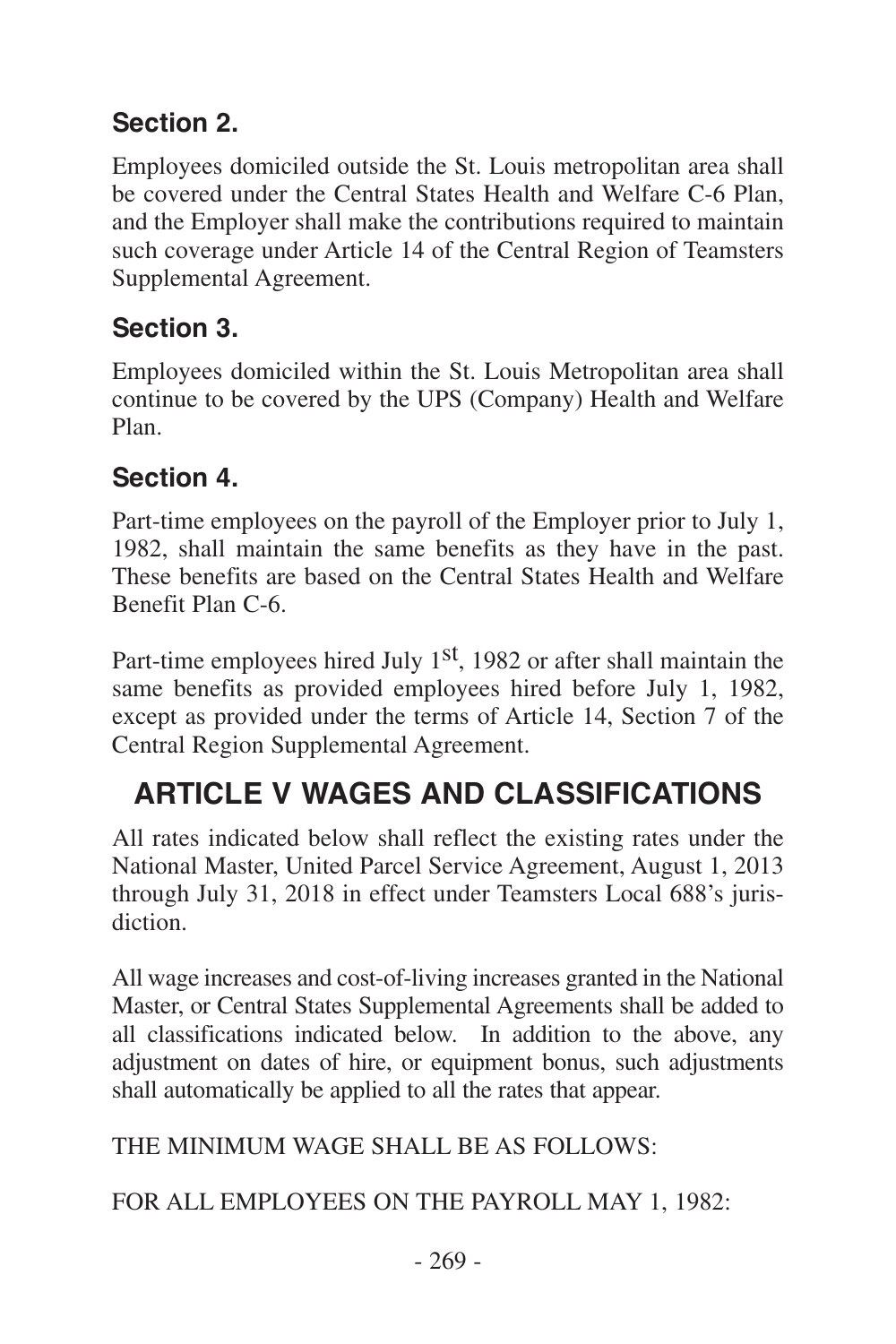#### **ALL TRACTOR-TRAILER DRIVERS:**

| August 1, 2013   | $\overline{a}$           | \$33.045 |
|------------------|--------------------------|----------|
| August 1, 2014   | $\overline{\phantom{0}}$ | \$33.745 |
| August 1, 2015   | ٠                        | \$34.445 |
| August 1, 2016   | ÷.                       | \$34.845 |
| February 1, 2017 | $\sim$                   | \$35.245 |
| August 1, 2017   | $\overline{a}$           | \$35.745 |
| February 1, 2018 | $\sim$                   | \$36.245 |

Tractor-Trailer drivers who pull double bottoms, Double 40's and Trains shall be paid in addition to the Tractor-Trailer Classification rate per hour as follows.

|                | TRACTOR-TRAILER | DOUBLE 40'S |
|----------------|-----------------|-------------|
|                | DOUBLE BOTTOM   | AND TRAINS  |
| August 1, 2013 | \$.45           | \$.80       |

#### **FOR ALL OTHER DRIVERS OTHER THAN TRACTOR-TRAILER:**

| August 1, 2013 - \$32.99 |                            |
|--------------------------|----------------------------|
| August 1, 2014 - \$33.69 |                            |
| August 1, 2015 - \$34.39 |                            |
| August 1, 2016 - \$34.79 | February 1, 2017 - \$35.19 |
| August 1, 2017 - \$35.69 | February 1, 2018 - \$36.19 |

The full-time inside employees will continue to receive their redcircled rate of pay along with any negotiated increases. Employees bidding into any full-time inside classification will be paid according to their seniority.

Full-time Overgoods Clerk will be paid at the all other rate referred to in Article 22, Section 5 of the National Master Agreement.

For unskilled employees hired before July 1, 1982 and transferring to part-time Sorters and Pre-Loaders, (Schedule A):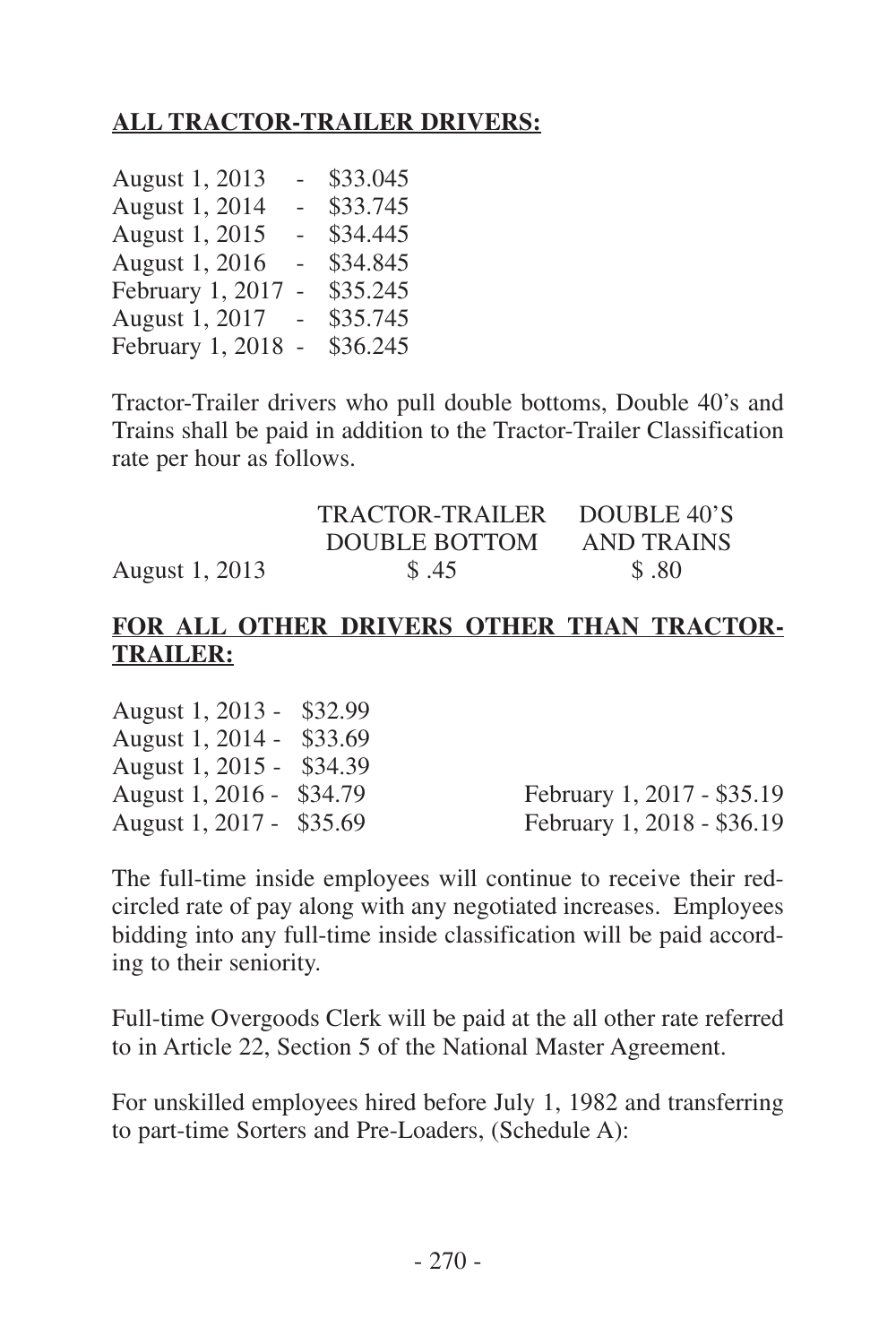| February 1, 2017 - \$33.90 |
|----------------------------|
| February 1, 2018 - \$34.90 |
|                            |

Immediately after reaching the rate listed in Schedule A part-time Sorters, Pre-Loaders shall receive an additional increase of 25% of the difference between their new rate and the prevailing local area full-time rate once every three (3) months, until they reach the full rate. The prevailing area rate for part-time employees hired before July 1, 1982.

#### PRE-LOADERS:

| \$32.99<br>August 1, 2013 - |                            |
|-----------------------------|----------------------------|
| \$33.69<br>August 1, 2014 - |                            |
| \$34.39<br>August 1, 2015 - |                            |
| August 1, 2016 -<br>\$34.79 | February 1, 2017 - \$35.19 |
| \$35.69<br>August 1, 2017 - | February 1, 2018 - \$36.19 |
|                             |                            |
|                             |                            |
| SORTERS:                    |                            |
| August 1, 2013 - \$32.84    |                            |
| August 1, 2014 - \$33.54    |                            |
| August 1, 2015 - \$34.24    |                            |
| August 1, 2016 - \$34.64    | February 1, 2017 - \$35.04 |
| August 1, 2017 - \$35.54    | February 1, 2018 - \$36.04 |
|                             |                            |

| FOR ALL OTHER INSIDE EMPLOYEES: |                            |
|---------------------------------|----------------------------|
| August 1, 2013 - \$31.40        |                            |
| August 1, 2014 - \$32.10        |                            |
| August 1, 2015 - \$32.80        |                            |
| August 1, 2016 - \$33.20        | February 1, 2017 - \$33.60 |
| August 1, 2017 - \$34.10        | February 1, 2018 - \$34.60 |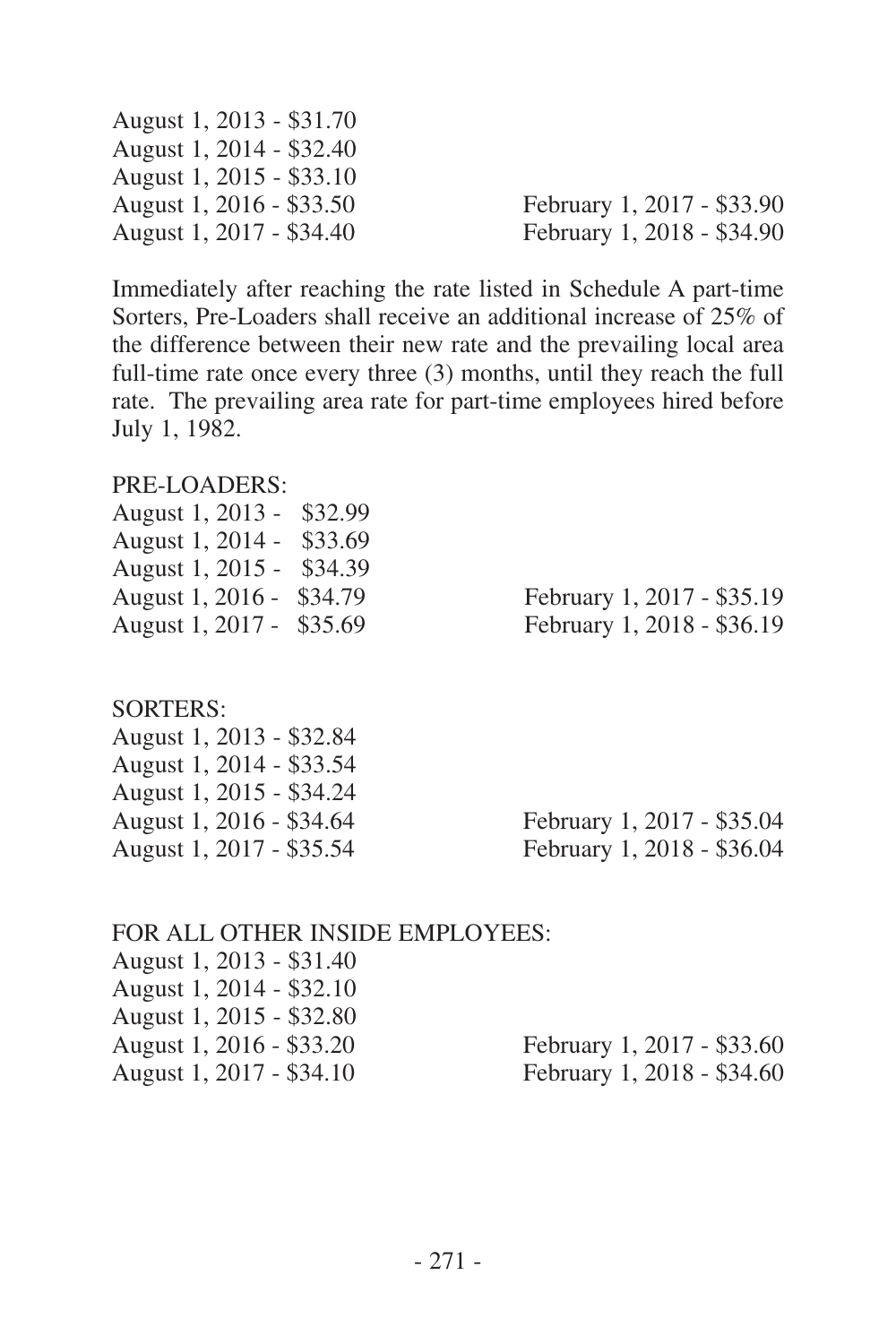FOR OFFICE GROUPS HIRED BEFORE DECEMBER 1, 1973: Group I Office Personnel and file: August 1, 2013 - \$31.43 August 1, 2014 - \$32.13 August 1, 2015 - \$32.83 August 1, 2016 - \$33.23 February 1, 2017 - \$33.63 August 1, 2017 - \$34.13 February 1, 2018 - \$34.63 Group II Clerical Typists, Teletype Operators and Switchboard August 1, 2013 - \$31.53 August 1, 2014 - \$32.23 August 1, 2015 - \$32.93 August 1, 2016 - \$33.33 February 1, 2017 - \$33.73 August 1, 2017 - \$34.33 February 1, 2018 - \$34.73 Group III Accounting Clerks, Uniform Clerks and Supply Clerks: August 1, 2013 - \$32.17 August 1, 2014 - \$32.87 August 1, 2015 - \$33.57 February 1, 2017 - \$34.37 August 1, 2017 - \$34.87 February 1, 2018 - \$35.37 Group IV Tracing Clerks: August 1, 2013 - \$32.82 August 1, 2014 - \$33.52 August 1, 2015 - \$34.22 February 1, 2017 - \$35.02 August 1, 2017 - \$35.52 February 1, 2018 - \$36.02 Group V Claims Auditors: August 1, 2013 - \$32.82 August 1, 2014 - \$33.52 August 1, 2015 - \$34.22 August 1, 2016 - \$34.62 February 1, 2017 - \$35.02 August 1, 2017 - \$35.52 February 1, 2018 - \$36.02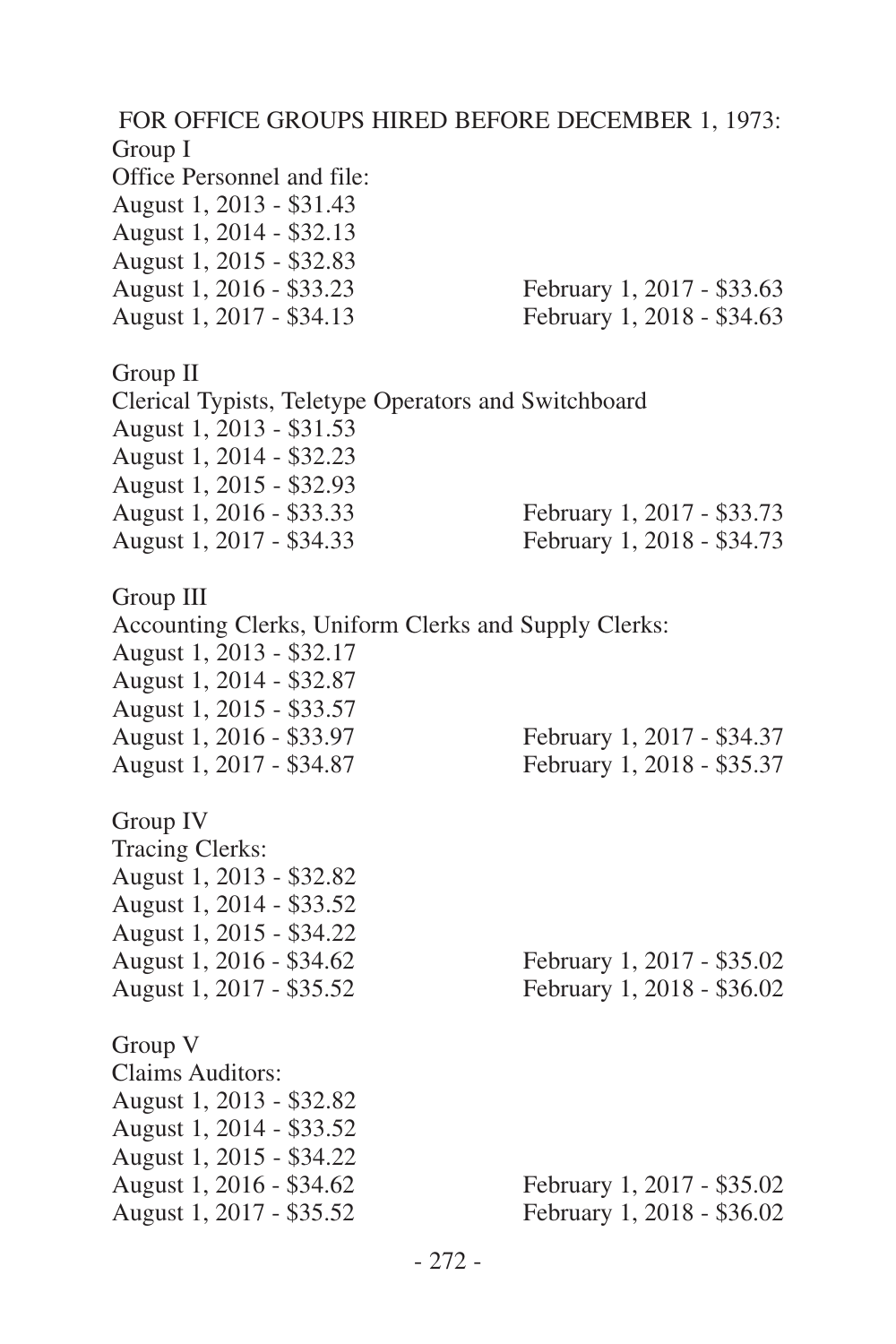FOR OFFICE GROUPS HIRED AFTER DECEMBER 1, 1973: Group I Office Personnel and File: August 1, 2013 - \$30.40 August 1, 2014 - \$31.10 August 1, 2015 - \$31.80 August 1, 2016 - \$32.20 February 1, 2017 - \$32.60 August 1, 2017 - \$33.10 February 1, 2018 - \$33.60 Group II Clerical Typists, Teletype Operators and Switchboard Operators: August 1, 2013 - \$30.70 August 1, 2014 - \$31.40 August 1, 2015 - \$32.10 August 1, 2016 - \$32.50 February 1, 2017 - \$32.90 August 1, 2017 - \$33.50 February 1, 2018 - \$33.90 Group III Accounting Clerks, Uniform Clerks and Supply Clerks: August 1, 2013 - \$31.20 August 1, 2014 - \$31.90 August 1, 2015 - \$32.60 February 1, 2012 - \$33.40 August 1, 2017 - \$33.90 February 1, 2013 - \$34.40 Group IV Tracing Clerks: August 1, 2013 - \$31.40 August 1, 2014 - \$32.10 August 1, 2015 - \$32.80 August 1, 2016 - \$33.20 February 1, 2017 - \$33.60 August 1, 2017 - \$34.10 February 1, 2018 - \$34.60 Group V Claims Auditors: August 1, 2013 - \$31.40 August 1, 2014 - \$32.10 August 1, 2015 - \$32.80 August 1, 2016 - \$33.20 February 1, 2017 - \$33.60 August 1, 2017 - \$34.10 February 1, 2018 - \$34.60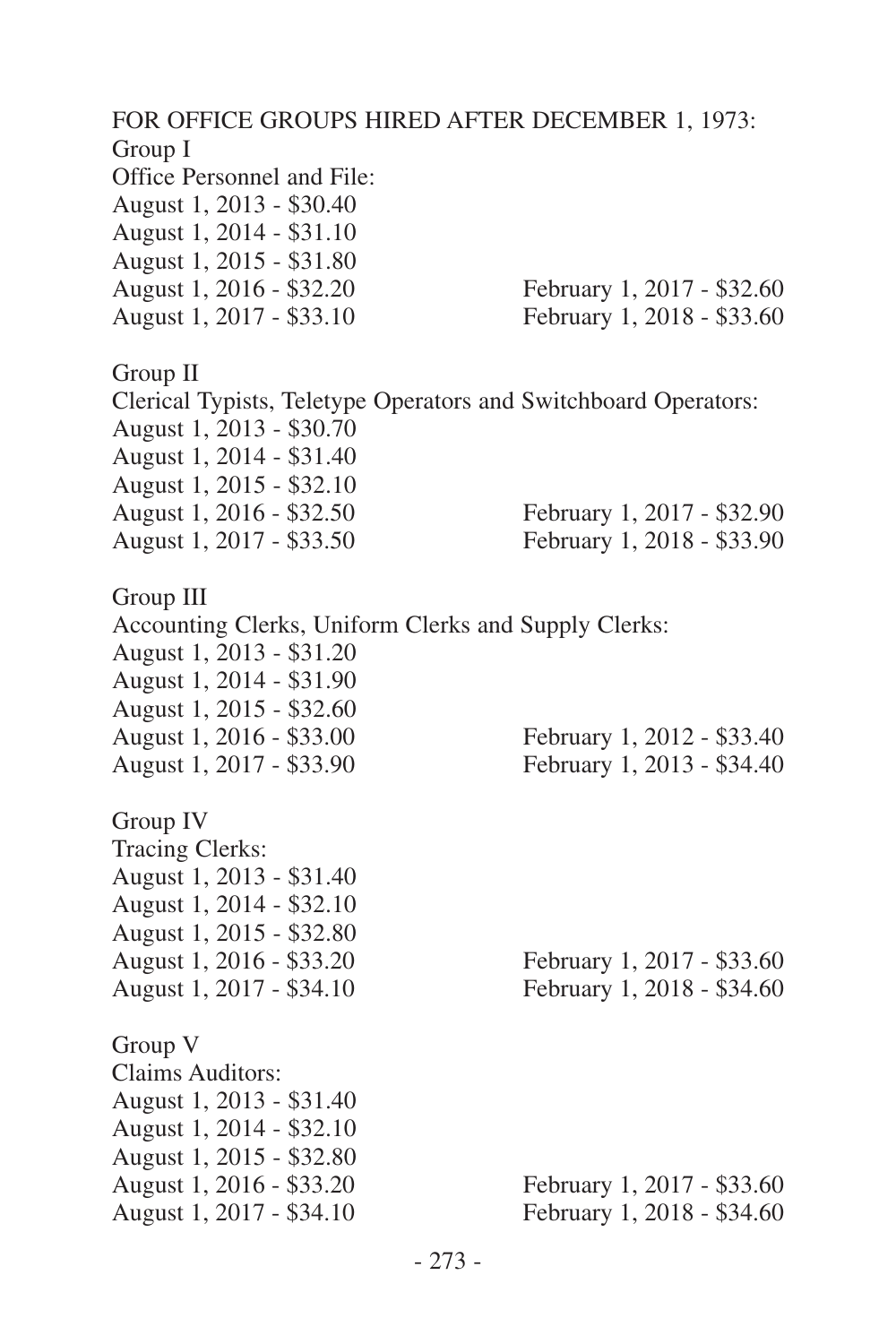Wages for part-time employees hired on and after July 1, 1982 shall be established under Article 22, Section 5 of the National Master United Parcel Service Agreement.

IN WITNESS WHEREOF, the parties hereto have set forth their signature, to be effective as of August 1, 2013 except to those areas where it has been otherwise agreed between the parties.

TEAMSTERS LOCAL UNION NO. 688 affiliated with the INTERNATIONAL BROTHERHOOD OF TEAMSTERS.

- BY: *Mike Goebel*
- BY: *Chris Tongay*
- By: *Ralph Ahart*
- By: *Doug Carlson*

#### UNITED PARCEL SERVICE COMPANY

- BY: *Bill Margrave*
- BY: *Bill Koenig*